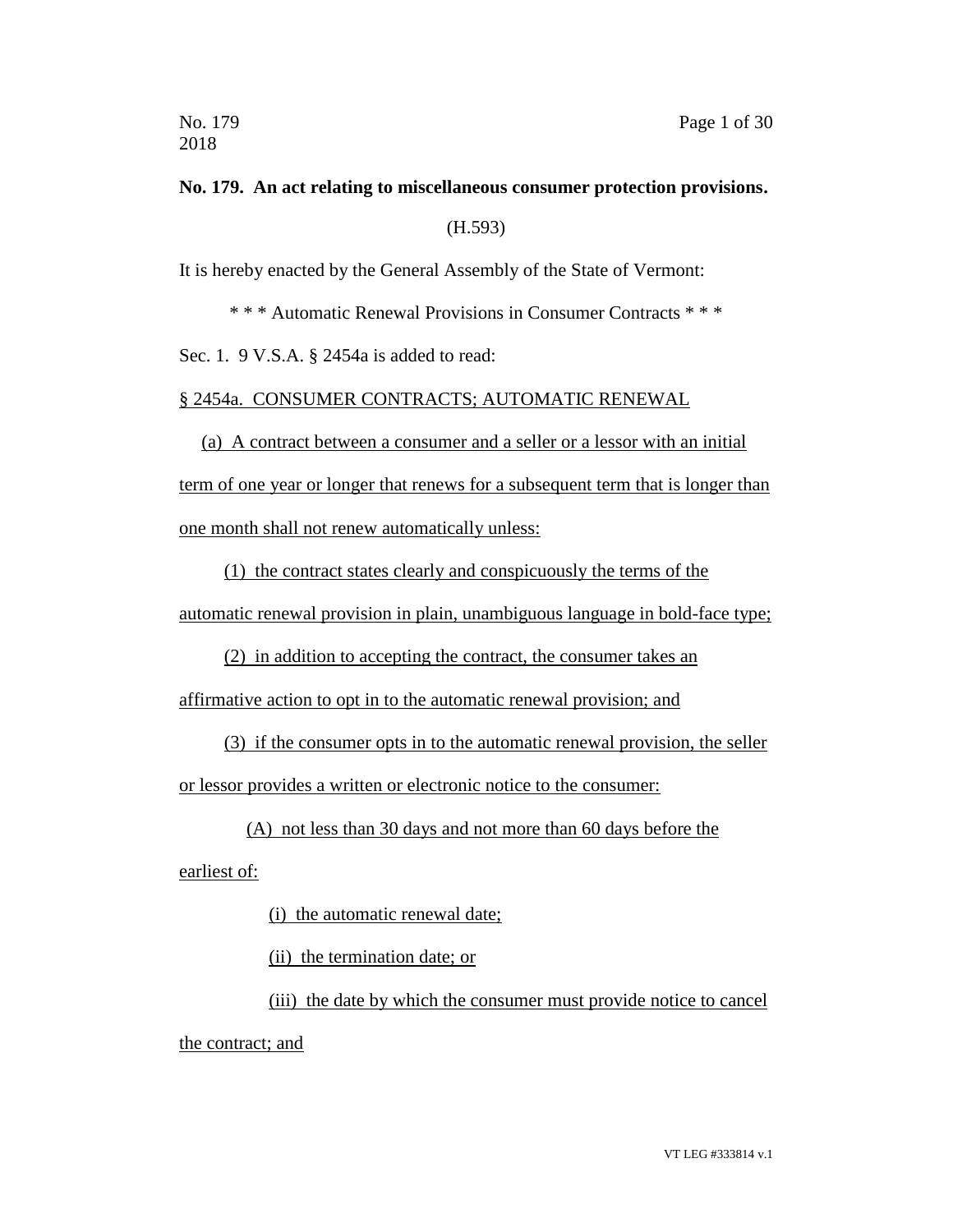(B) that includes:

(i) the date the contract will terminate and a clear statement that the contract will renew automatically unless the consumer cancels the contract on or before the termination date;

(ii) the length and any additional terms of the renewal period;

(iii) one or more methods by which the consumer can cancel the

contract; and

(iv) contact information for the seller or lessor.

(b) A person who violates a provision of subsection (a) of this section

commits an unfair and deceptive act in commerce in violation of section 2453

of this title.

(c) The provisions of this section do not apply to:

(1) a contract between a consumer and a financial institution, as defined in 8 V.S.A. § 11101, or between a consumer and a credit union, as defined in 8 V.S.A. § 30101; or

(2) a contract for insurance, as defined in 8 V.S.A. § 3301a.

Sec. 2. AUTOMATIC RENEWAL OF CONTRACTS; APPLICABILITY TO

### EXISTING CONTRACTS

(a) A contract between a consumer and a seller or lessor in effect on July 1, 2019 with an initial term of one year or longer that renews for a subsequent term that is longer than one month shall not renew automatically unless the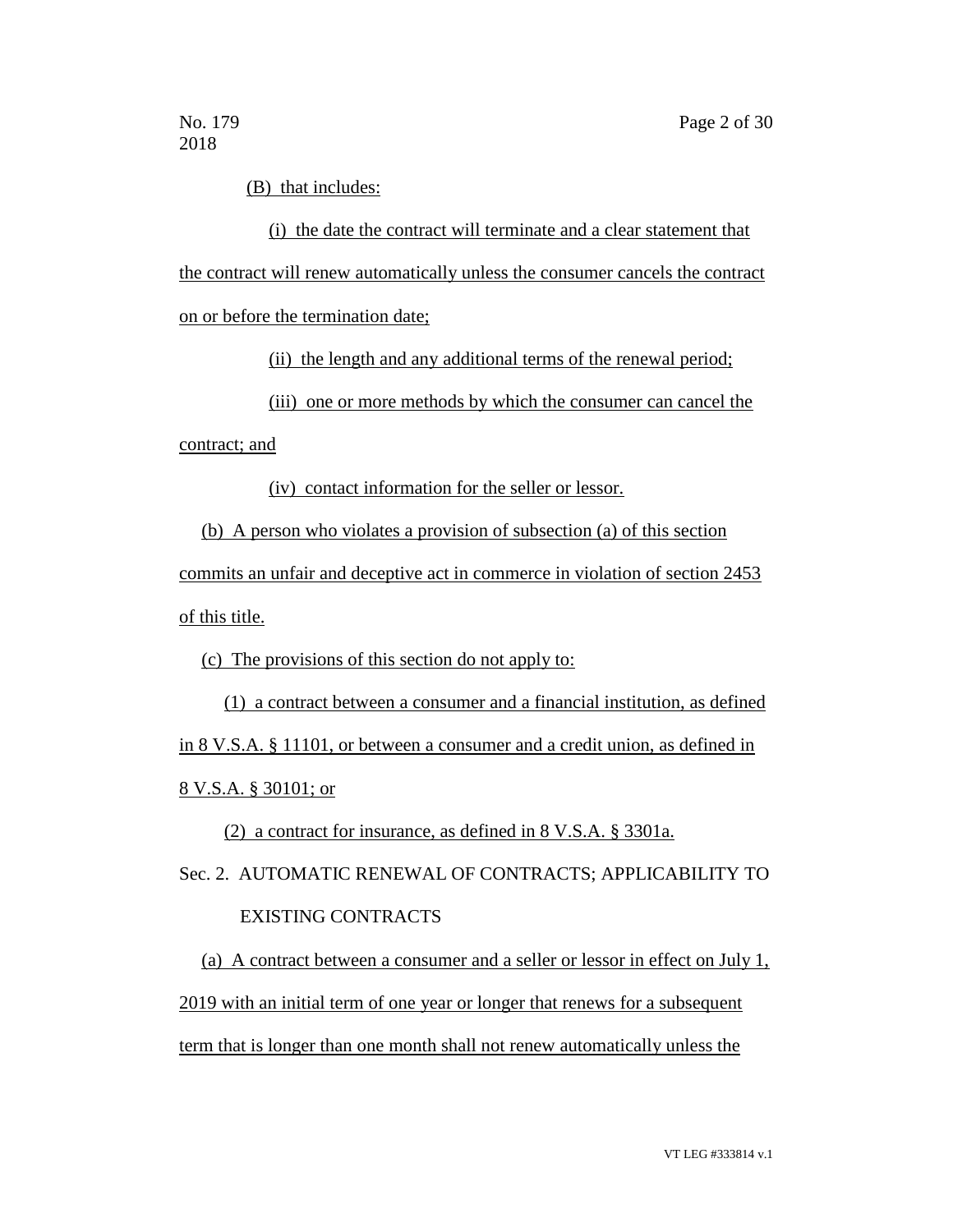seller or lessor sends written or electronic notice to the consumer with the information required in 9 V.S.A.  $\S$  2454a(a)(3)(B):

(1) not less than 30 days and not more than 60 days before the earliest of:

(A) the automatic renewal date;

(B) the termination date; or

(C) the date by which the consumer must provide notice to cancel the contract; or

(2) if the contract will automatically renew on or before July 31, 2019,

then as soon as is commercially reasonable after this section takes effect.

(b) The Attorney General shall have the same authority to enforce this

section as set forth in 9 V.S.A. § 2454a.

(c) The provisions of this section do not apply to:

(1) a contract between a consumer and a financial institution, as defined

in 8 V.S.A. § 11101, or between a consumer and a credit union, as defined in

8 V.S.A. § 30101; or

(2) a contract for insurance, as defined in 8 V.S.A. § 3301a.

\* \* \* Retainage of Payment for Construction Materials \* \* \*

Sec. 3. 9 V.S.A. § 4005 is amended to read:

§ 4005. RETAINAGE

(a) If payments under a construction contract are subject to retainage, any amounts which that have been retained during the performance of the contract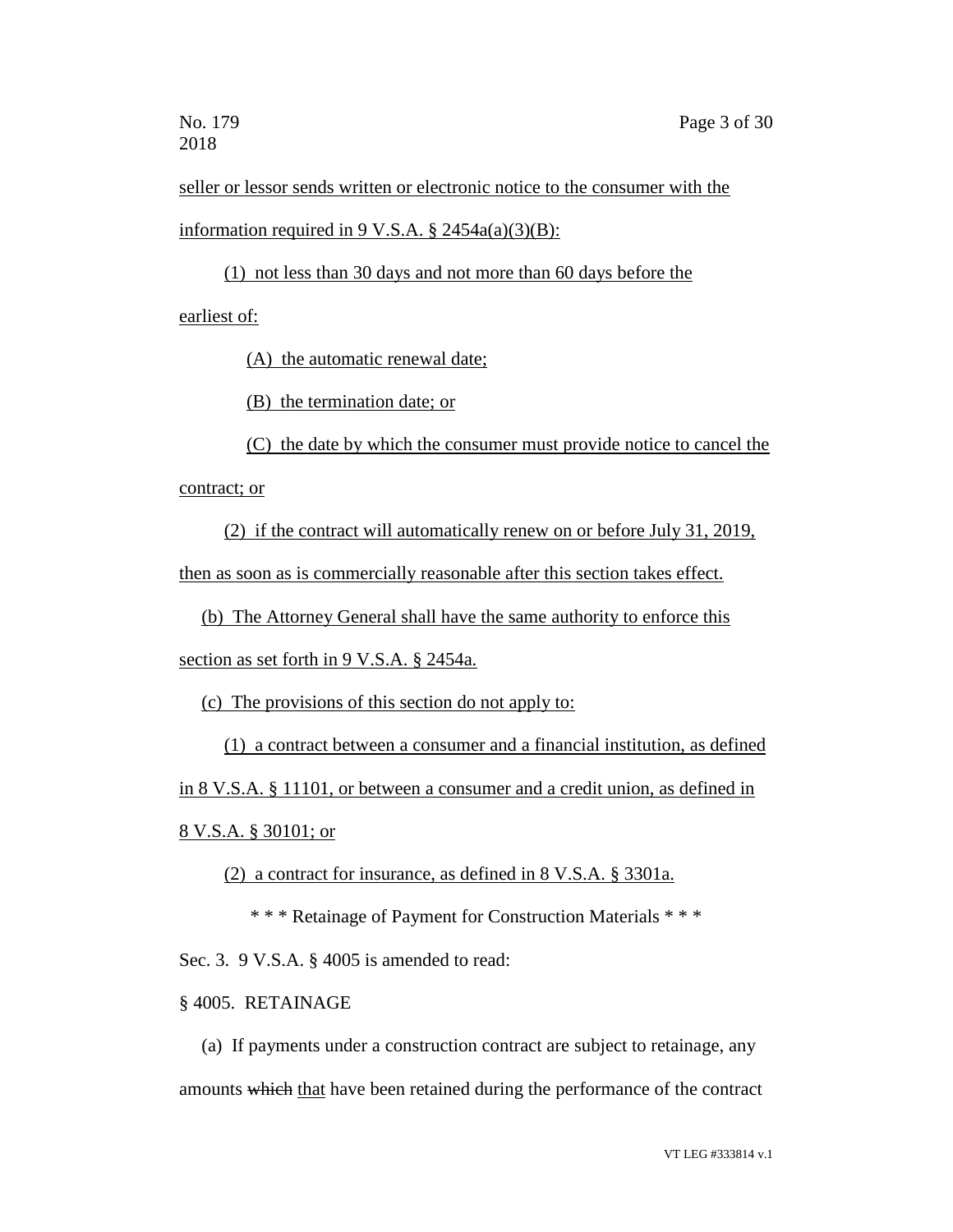and which that are due to be released to the contractor upon final completion shall be paid within 30 days after final acceptance of the work.

(b) If an owner is not withholding retainage, a contractor or subcontractor may withhold retainage from its subcontractor in accordance with their agreement. The retainage shall be paid within 30 days after final acceptance of the work.

(c) Notwithstanding any contrary agreement, a contractor shall pay to its subcontractors, and each subcontractor shall in turn pay to its subcontractors, within seven days after receipt of the retainage, the full amount due to each such subcontractor.

(d) If an owner, contractor, or subcontractor unreasonably withholds acceptance of the work or fails to pay retainage as required by this section, the owner, contractor, or subcontractor shall be subject to the interest, penalty, and attorney's fees provisions of sections 4002, 4003, and 4007 of this title.

(e) Notwithstanding any provision of this section or an agreement to the contrary, except in the case of a contractor or subcontractor who is both a materialman who delivers materials and is contracted to perform work using those materials, a contractor or subcontractor shall not hold retainage for contracted materials that:

(1) have been delivered by a materialman and accepted by the contractor at the site or off site; and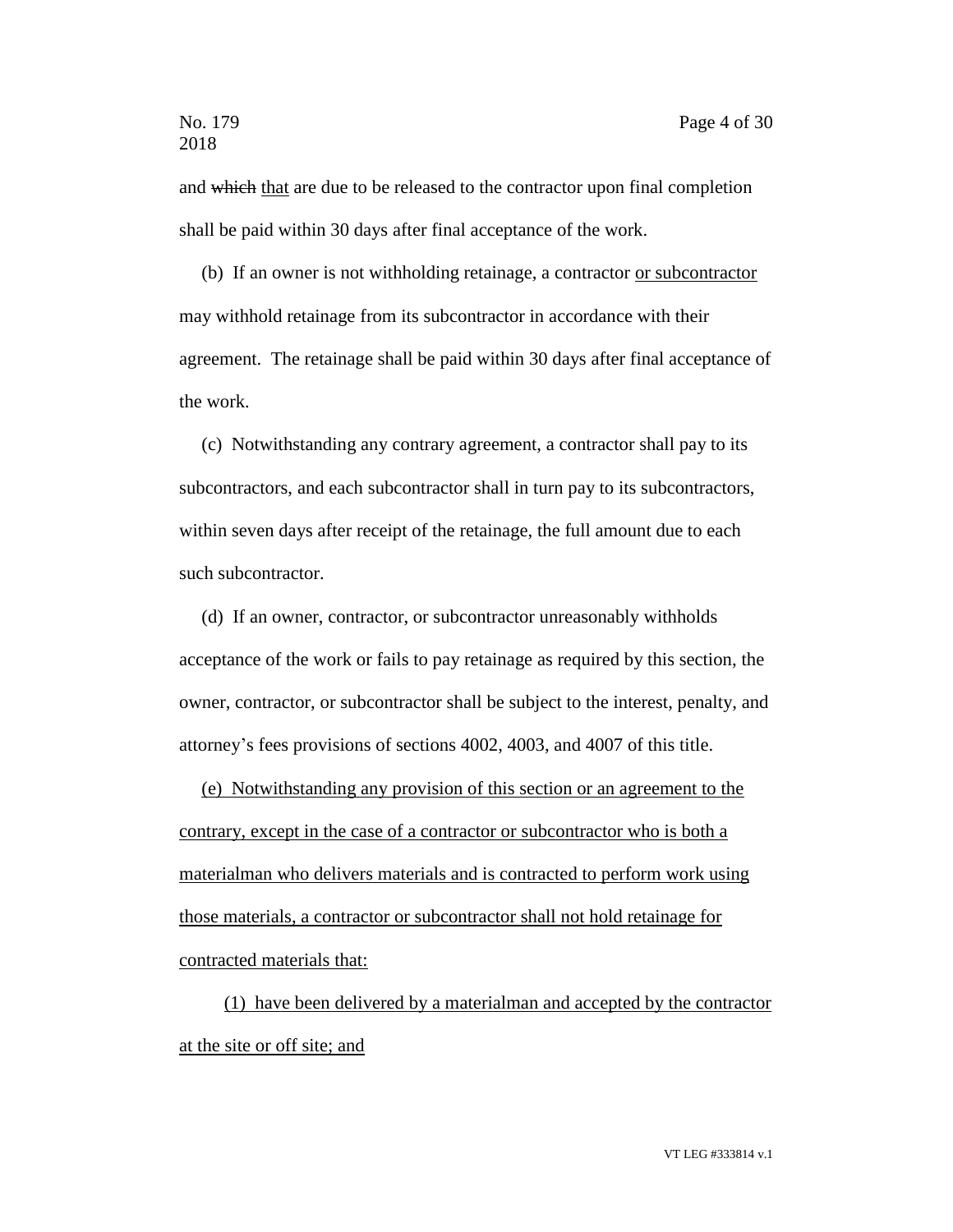(2) are covered by a manufacturer's warranty or graded to meet industry standards, or both.

\* \* \* Credit Protection for Vulnerable Persons \* \* \*

Sec. 4. 9 V.S.A. § 2480a is amended to read:

§ 2480a. DEFINITIONS

For purposes of As used in this subchapter and subchapter 9 of this chapter:

(1) "Consumer" means a natural person residing in this State other than a protected consumer.

(2) "Consumer who is subject to a protected consumer security freeze" means a natural person:

(A) for whom a credit reporting agency placed a security freeze under section 2480h of this title; and

(B) who, on the day on which a request for the removal of the security freeze is submitted under section 2480h of this title, is not a protected consumer.

 $(2)(3)$  "Credit report" means any written, oral, or other communication of any information by a credit reporting agency bearing on a consumer's credit worthiness, credit standing, credit capacity, character, general reputation, personal characteristics, or mode of living, including an investigative credit report. The term does not include:

(A) a report containing information solely as to transactions or experiences between the consumer and the person making the report; or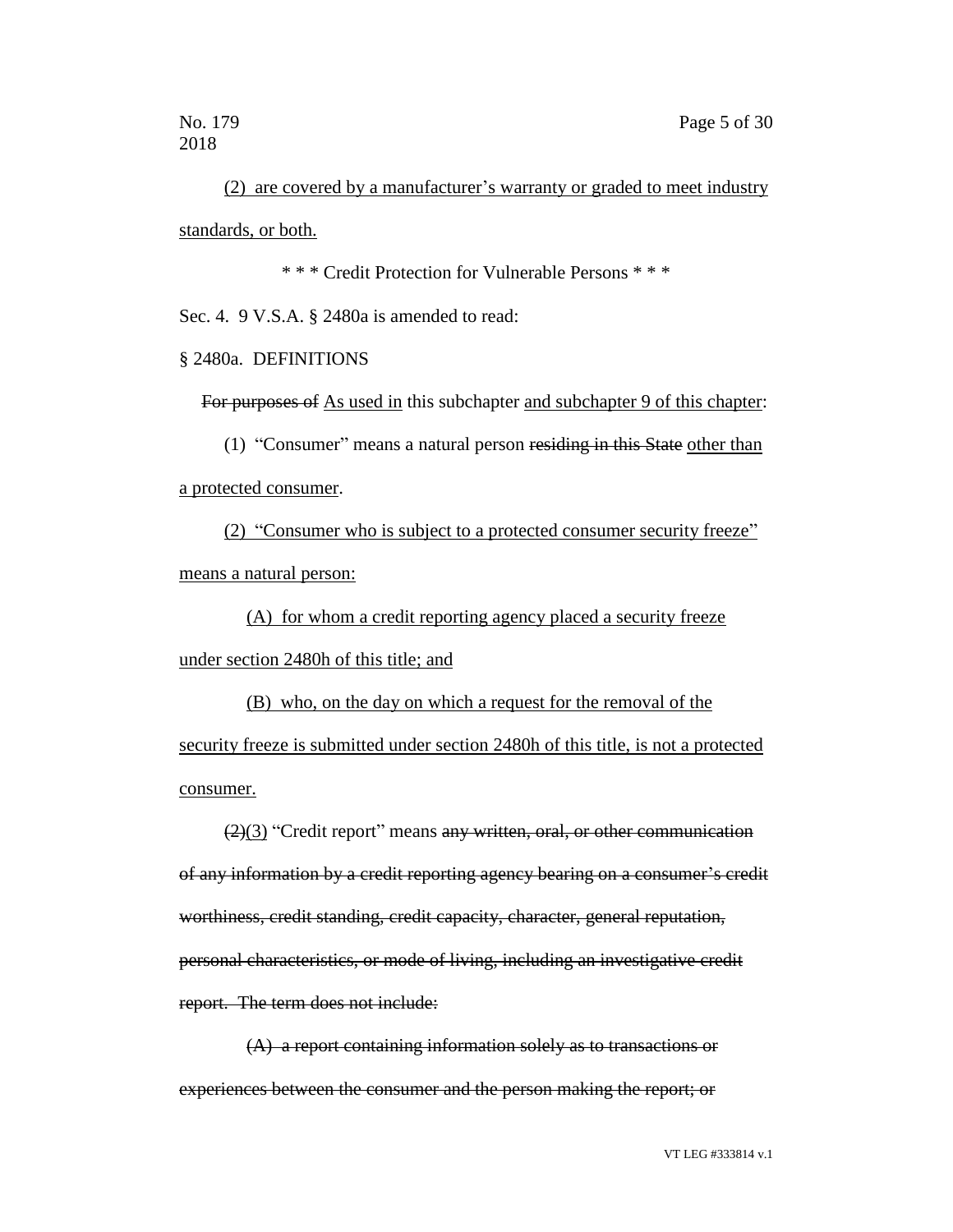(B) an authorization or approval of a specific extension of credit directly or indirectly by the issuer of a credit card or similar device a consumer report, as defined in 15 U.S.C. § 1681a, that is used or collected in whole or in part for the purpose of serving as a factor in establishing a consumer's eligibility for credit for personal, family, or household purposes.

(3)(4) "Credit reporting agency" or "agency" means any person which, for monetary fees, dues, or on a cooperative nonprofit basis, regularly engages in whole or in part in the practice of assembling or evaluating consumer credit information or other information on consumers for the purpose of reporting to third parties on the credit rating or creditworthiness of any consumer a person who, for fees, dues, or on a cooperative basis, regularly engages in whole or in part in the practice of assembling or evaluating information concerning a consumer's credit or other information for the purpose of furnishing a credit report to another person.

(5) "File" shall have the same meaning as in 15 U.S.C. § 1681a.

(4)(6) "Identity theft" means the unauthorized use of another person's personal identifying information to obtain credit, goods, services, money, or property.

(7) "Incapacitated person" shall have the same meaning as in 14 V.S.A. § 3152.

 $\left(\frac{5}{8}\right)$  "Investigative credit report" means a report in which information on a consumer's character, general reputation, personal characteristics, or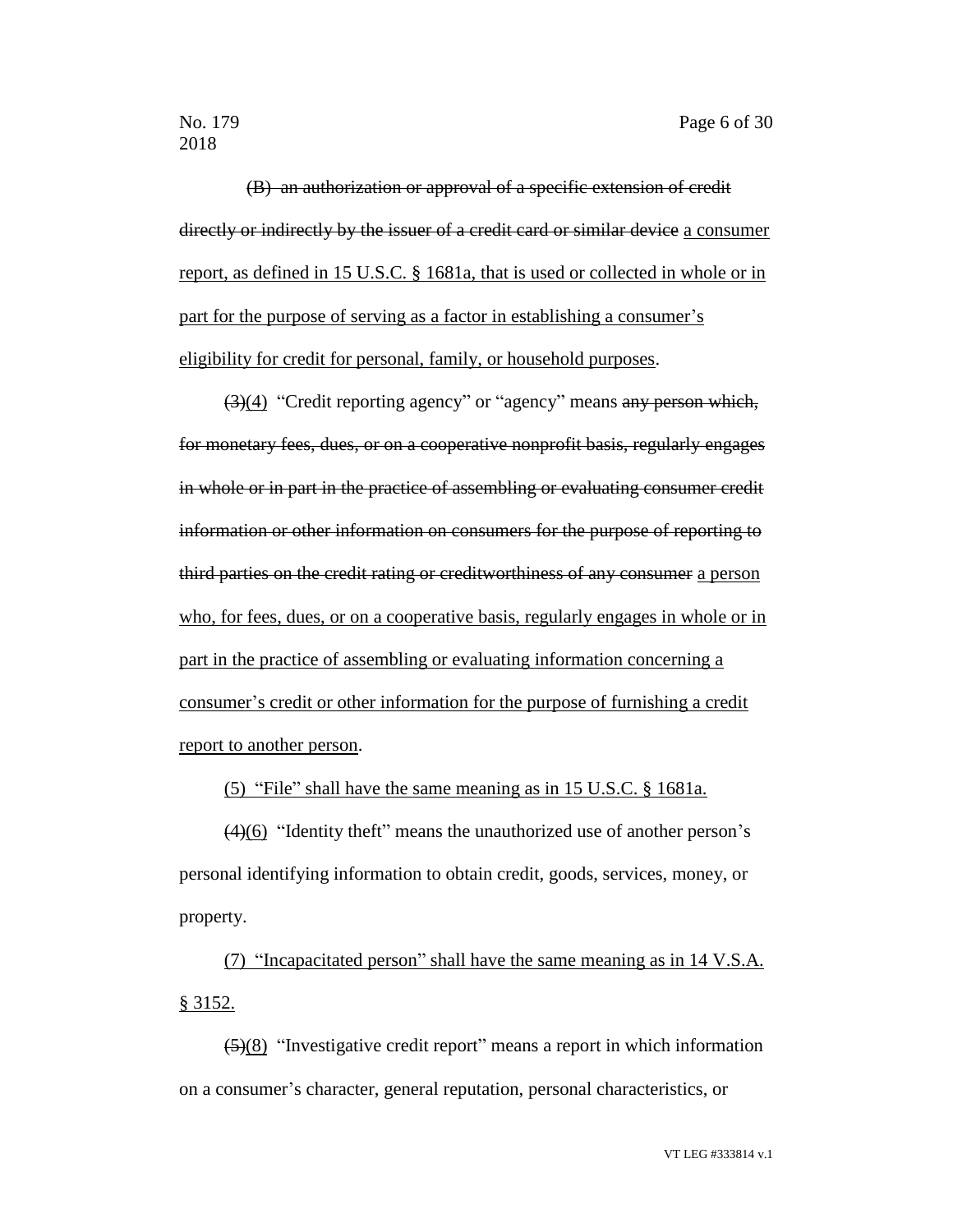mode of living is obtained through personal interviews with neighbors, friends, or associates of the consumer reported on or with others with whom the consumer is acquainted or who may have knowledge concerning any such items of information. The term does not include reports of specific factual information on a consumer's credit record obtained directly from a creditor of the consumer or from a credit reporting agency when such information was obtained directly from a creditor of the consumer or from the consumer.

(9)(A) "Personal information" means personally identifiable financial information:

(i) provided by a consumer to another person;

(ii) resulting from any transaction with the consumer or any

service performed for the consumer; or

(iii) otherwise obtained by another person.

(B) "Personal information" does not include:

(i) publicly available information, as that term is defined by the regulations prescribed under 15 U.S.C. § 6804; or

(ii) any list, description, or other grouping of consumers and publicly available information pertaining to the consumers that is derived without using any nonpublic personal information.

(C) Notwithstanding subdivision (B) of this subdivision (9),

"personal information" includes any list, description, or other grouping of

consumers and publicly available information pertaining to the consumers that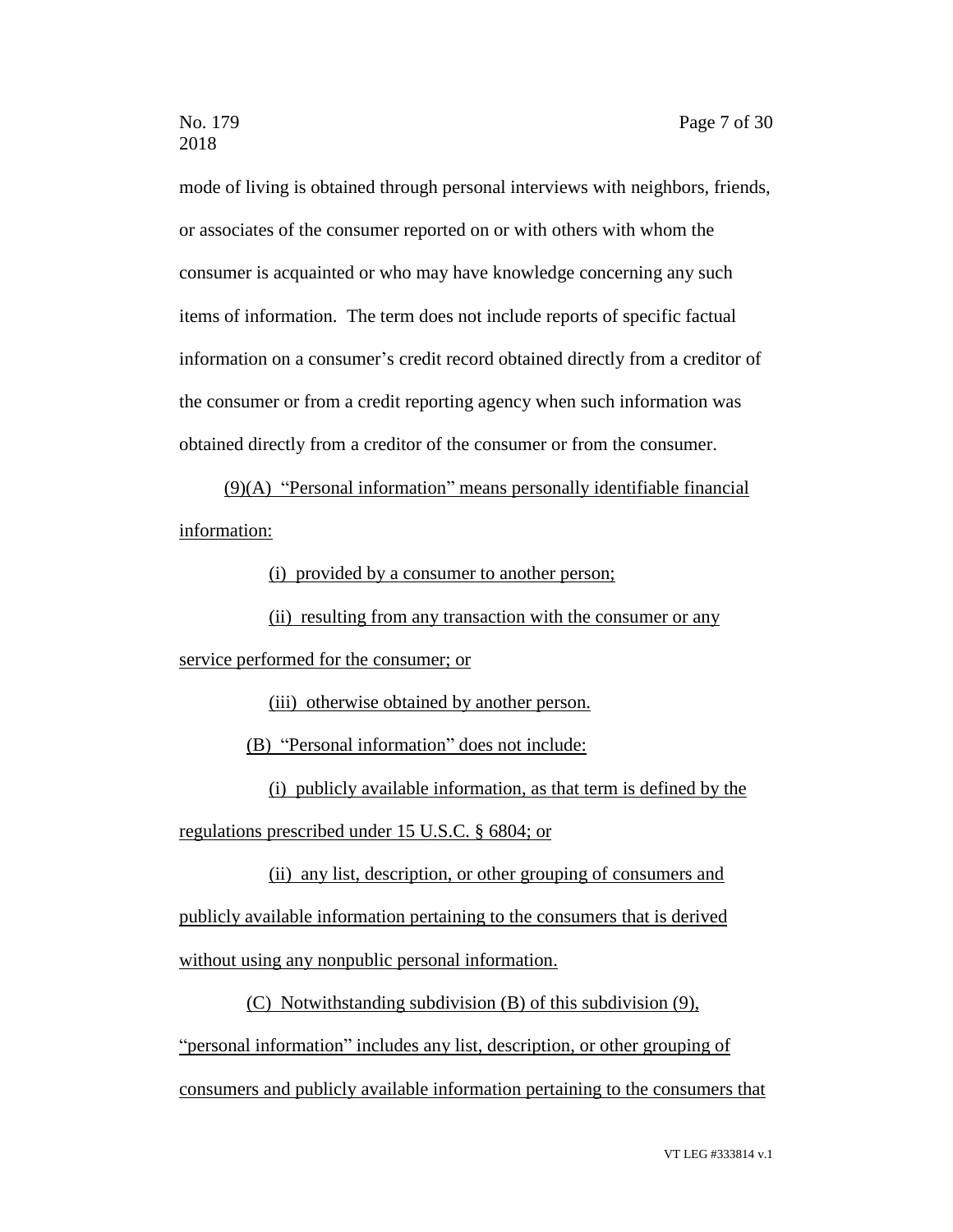is derived using any nonpublic personal information other than publicly available information.

(10) "Proper authority" means:

(A) in the case that it is required of a protected consumer's

representative:

(i) sufficient proof of identification of the protected consumer;

(ii) sufficient proof of identification of the protected consumer's

representative; and

(iii) sufficient proof of authority to act on behalf of the protected consumer; and

(B) in the case that it is required of a consumer who is subject to a

protected consumer security freeze:

(i) sufficient proof of identification of the consumer who is subject to a protected consumer security freeze; and

(ii) proof that the consumer who is subject to a protected

consumer security freeze is not a protected consumer.

 $(6)(11)$  "Proper identification," as used in this subchapter, means that

information generally deemed sufficient to identify a person shall have the

same meaning as in 15 U.S.C.  $\S$  1681h(a)(1), and includes:

(A) the consumer's full name, including first, last, and middle names and any suffix;

(B) any name the consumer previously used;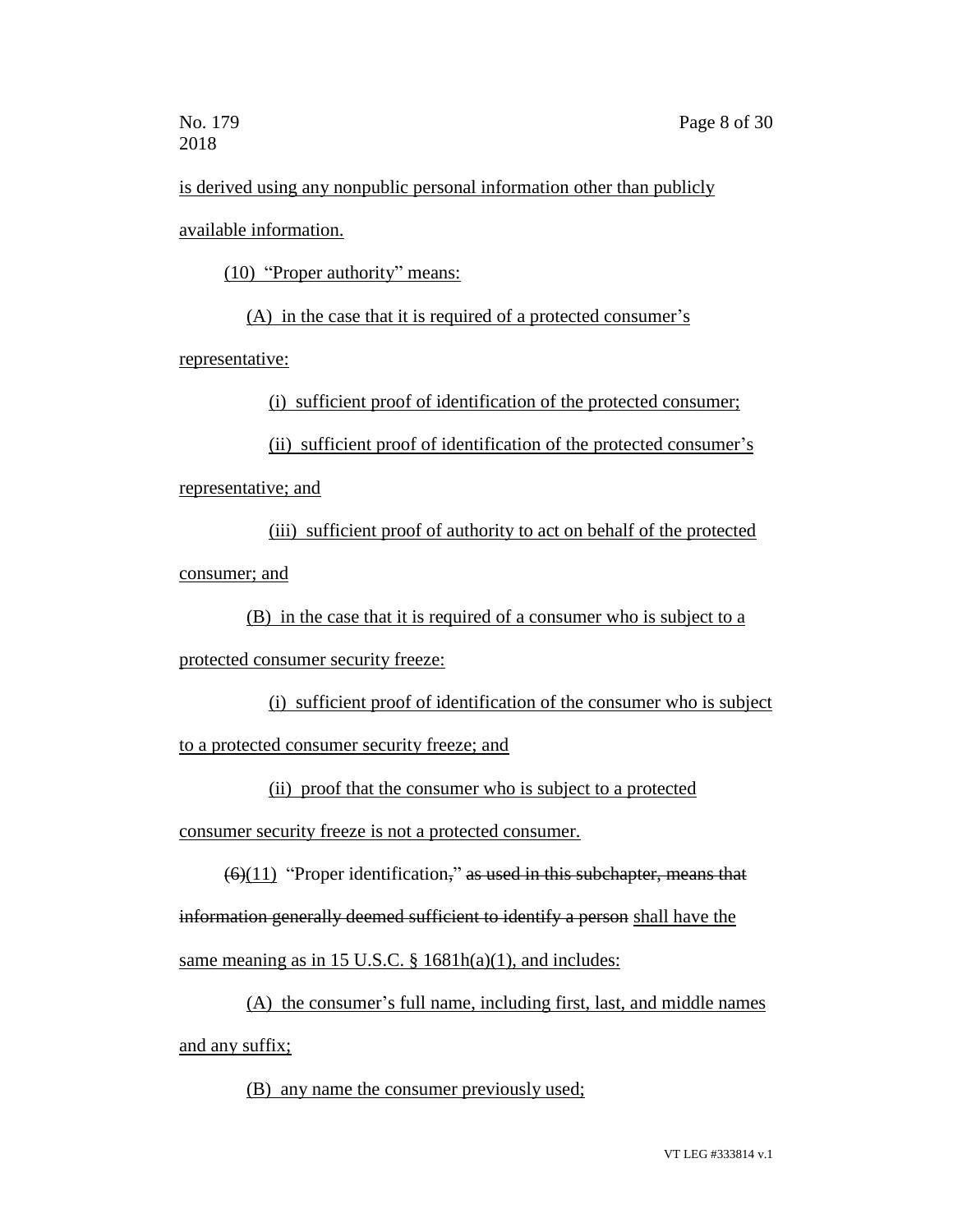(C) the consumer's current and recent full addresses, including street address, any apartment number, city, state, and zip code;

(D) the consumer's Social Security number; and

(E) the consumer's date of birth.

(12) "Protected consumer" means a natural person who, at the time a

request for a security freeze is made, is:

(A) under 16 years of age;

(B) an incapacitated person; or

(C) a protected person.

(13) "Protected consumer security freeze" means:

(A) if a consumer reporting agency does not have a file that pertains

to a protected consumer, a restriction that:

(i) is placed on the protected consumer's record in accordance

with this subchapter; and

(ii) except as otherwise provided in this subchapter, prohibits the

consumer reporting agency from releasing the protected consumer's record; or

(B) if a consumer reporting agency has a file that pertains to the

protected consumer, a restriction that:

(i) is placed on the protected consumer's credit report in

accordance with this subchapter; and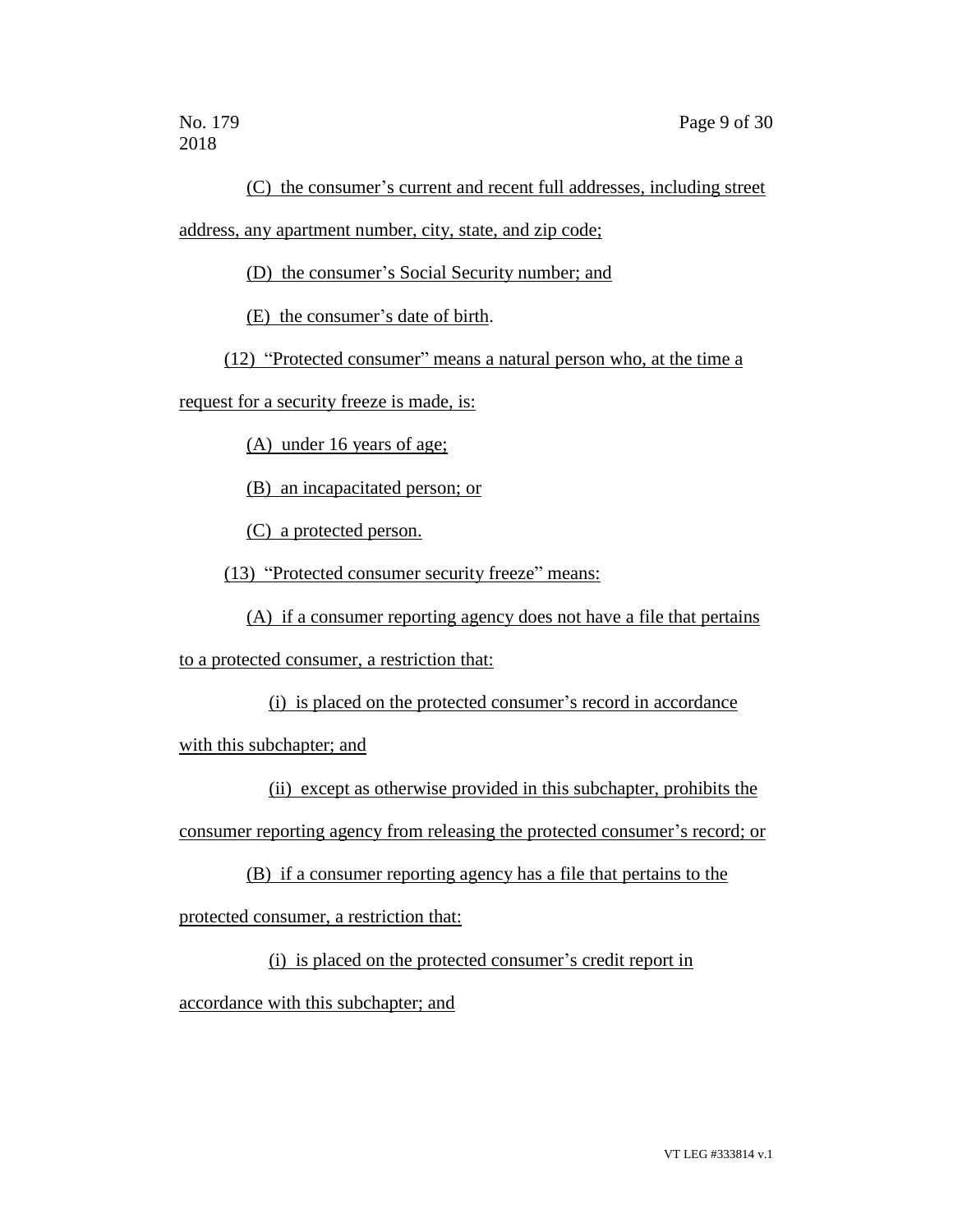(ii) except as otherwise provided in this subchapter, prohibits the consumer reporting agency from releasing the protected consumer's credit report or any information derived from the protected consumer's credit report.

(14) "Protected person" shall have the same meaning as in 14 V.S.A. § 3152.

(15) "Record" means a compilation of information that:

(A) identifies a protected consumer;

(B) is created by a consumer reporting agency solely for the purpose of complying with this section; and

(C) may not be created or used to consider the protected consumer's credit worthiness, credit standing, credit capacity, character, general reputation, personal characteristics, or mode of living.

(16) "Representative" means a person who provides to a consumer reporting agency sufficient proof of authority to act on behalf of a protected consumer.

 $(7)(17)$  "Security freeze" means a notice placed in a credit report, at the request of the consumer, pursuant to section 2480h of this title.

(18) "Sufficient proof of authority" means documentation that shows that a person has authority to act on behalf of a protected consumer, including:

(A) a birth certificate;

(B) a court order;

(C) a lawfully executed power of attorney; or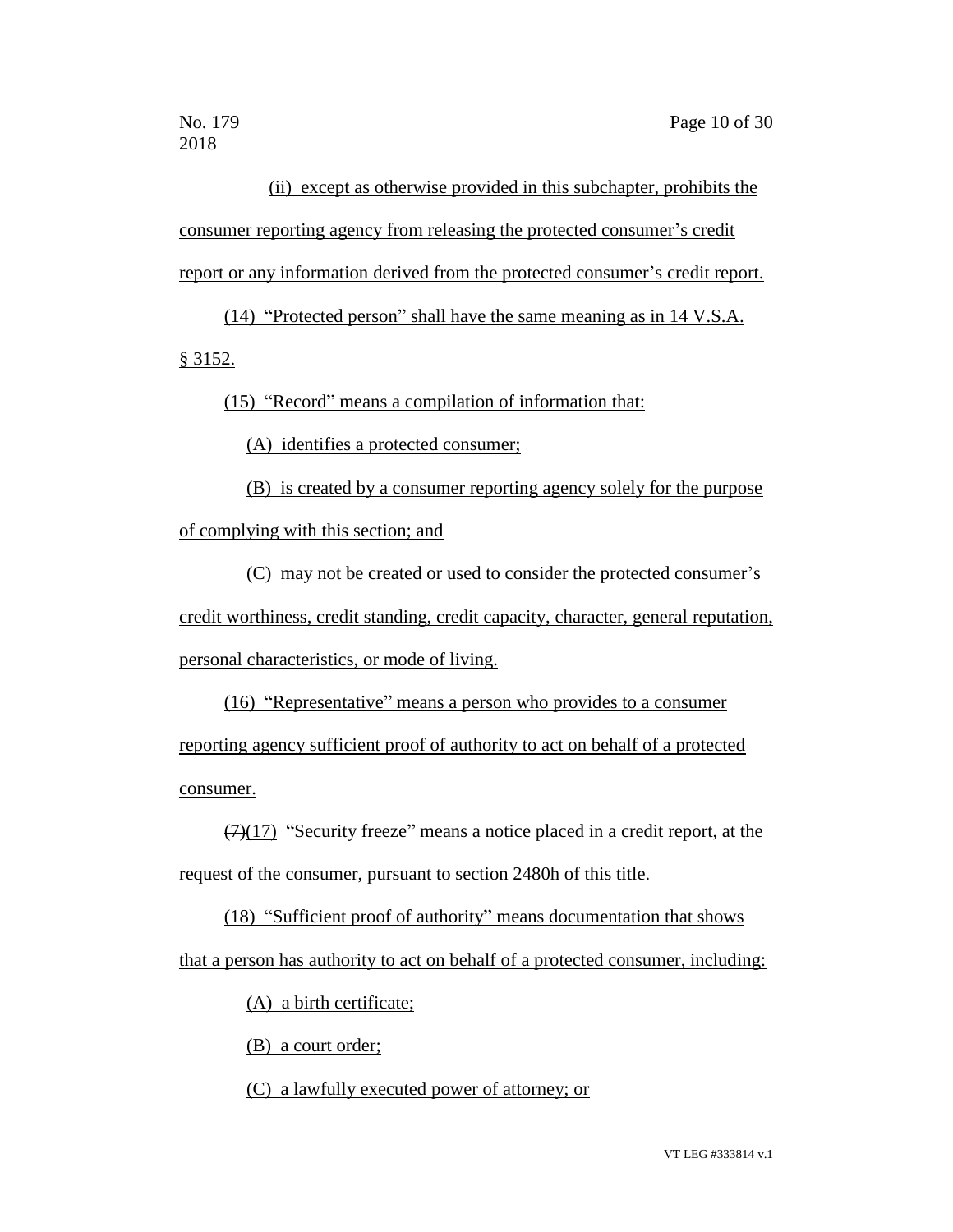(D) a written, notarized statement signed by the person that expressly describes the person's authority to act on behalf of the protected consumer.

(19) "Sufficient proof of identification" means information or documentation that identifies a protected consumer or a representative, including:

(A) a Social Security number or a copy of a Social Security card issued by the U.S. Social Security Administration;

(B) a certified or official copy of a birth certificate; or

(C) a copy of a government-issued driver's license or

identification card.

Sec. 5. 9 V.S.A. chapter 63, subchapter 9 is added to read:

Subchapter 9. Credit Protection for Minors

#### § 2483. APPLICABILITY

This subchapter does not apply to the use of a protected consumer's credit report or record by:

(1) a person administering a credit file monitoring subscription service to which:

(A) the protected consumer has subscribed; or

(B) the protected consumer's representative has subscribed on the

protected consumer's behalf;

(2) a person who, upon request from the protected consumer or the protected consumer's representative, provides the protected consumer or the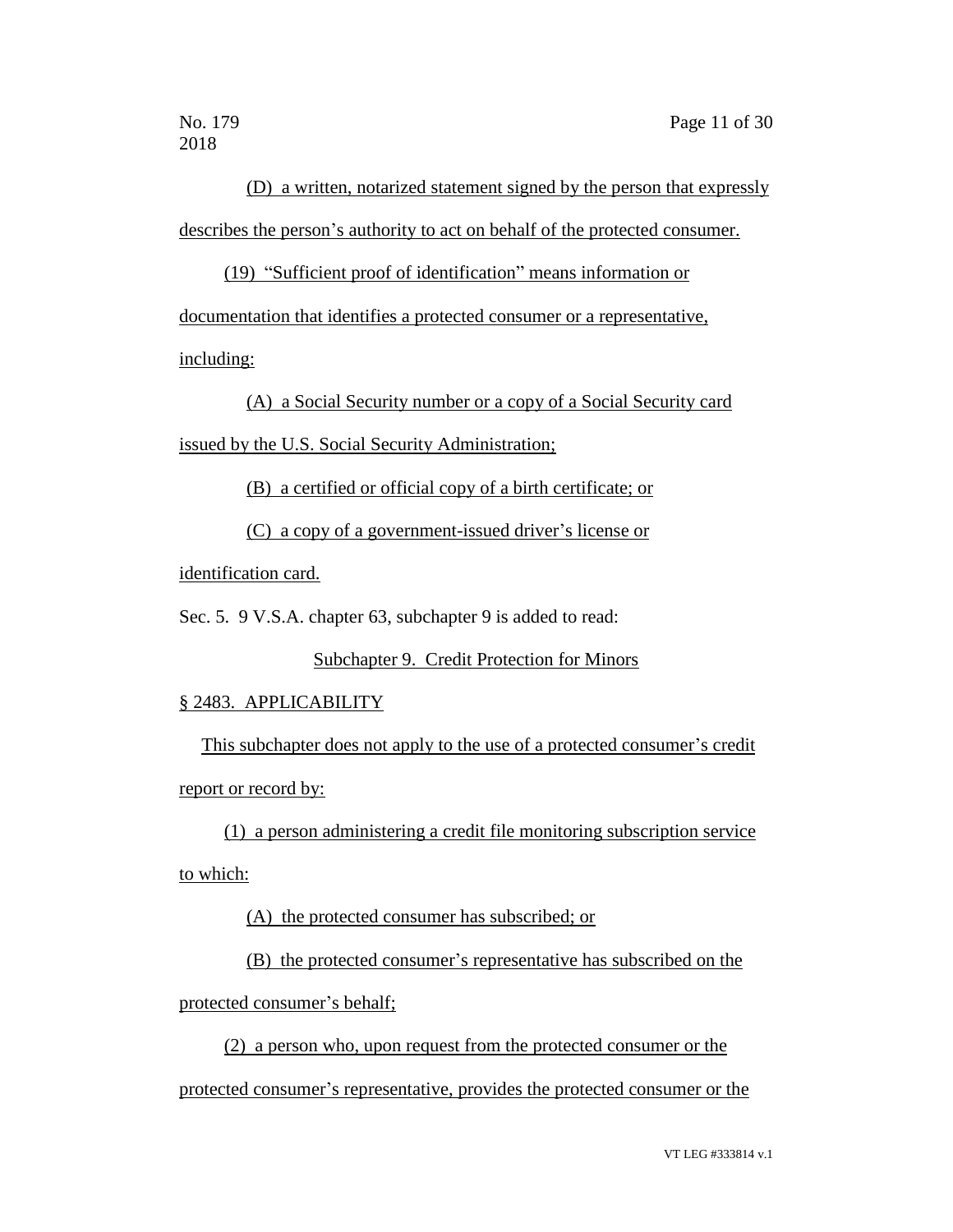protected consumer's representative with a copy of the protected consumer's credit report;

(3) a check services or fraud prevention services company that issues:

(A) reports on incidents of fraud; or

(B) authorization for the purpose of approving or processing negotiable instruments, electronic funds transfers, or similar payment methods;

(4) a deposit account information service company that issues reports regarding account closures due to fraud, substantial overdrafts, automated teller machine abuse, or similar information regarding an individual to inquiring banks or other financial institutions for use only in reviewing an individual's request for a deposit account at the inquiring bank or financial institution;

(5) an insurance company for the purpose of conducting the insurance company's ordinary business;

(6) a consumer reporting agency that:

(A) only resells credit information by assembling and merging information contained in a database of another consumer reporting agency or multiple consumer reporting agencies; and

(B) does not maintain a permanent database of credit information from which new credit reports are produced; or

(7) a consumer reporting agency's database or file that consists of information that: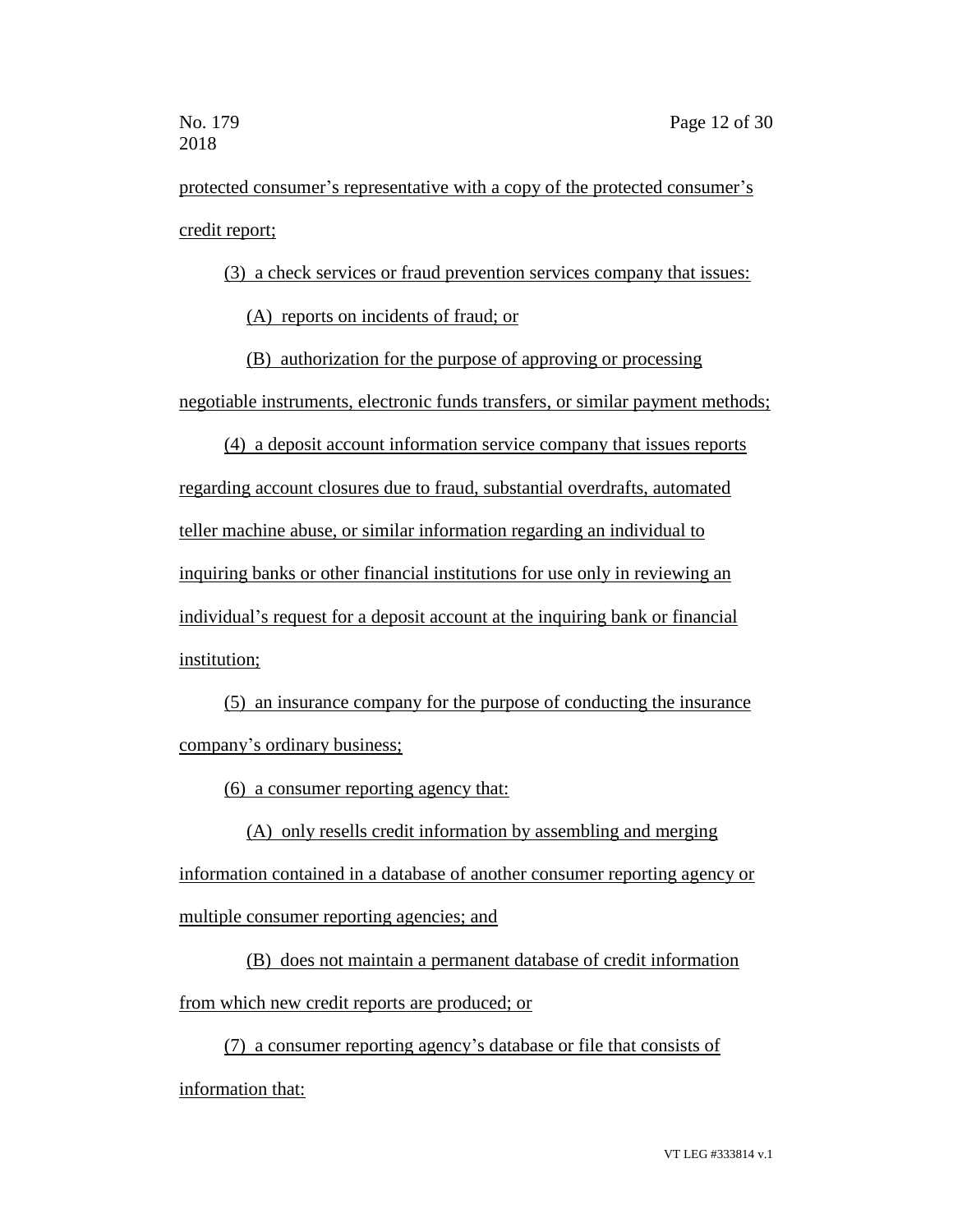(A) concerns and is used for:

(i) criminal record information;

(ii) fraud prevention or detection;

(iii) personal loss history information; or

(iv) employment, tenant, or individual background screening; and

(B) is not used for credit granting purposes.

## § 2483a. SECURITY FREEZE FOR PROTECTED CONSUMER; TIME IN EFFECT

(a) A consumer reporting agency shall place a security freeze for a protected consumer if the protected consumer's representative submits a request, including proper authority, to the address and in the manner specified by the consumer reporting agency.

(b) If a consumer reporting agency does not have a file that pertains to a protected consumer when the consumer reporting agency receives a request described in subsection (a) of this section, the consumer reporting agency shall create a record for the protected consumer.

(c) The credit reporting agency shall:

(1) place a security freeze not later than 30 days after the date the

agency receives a request pursuant to subsection (a) of this section; and

(2) not later than 10 business days after placing the freeze:

(A) send a written confirmation of the security freeze to the protected consumer or the protected consumer's representative; and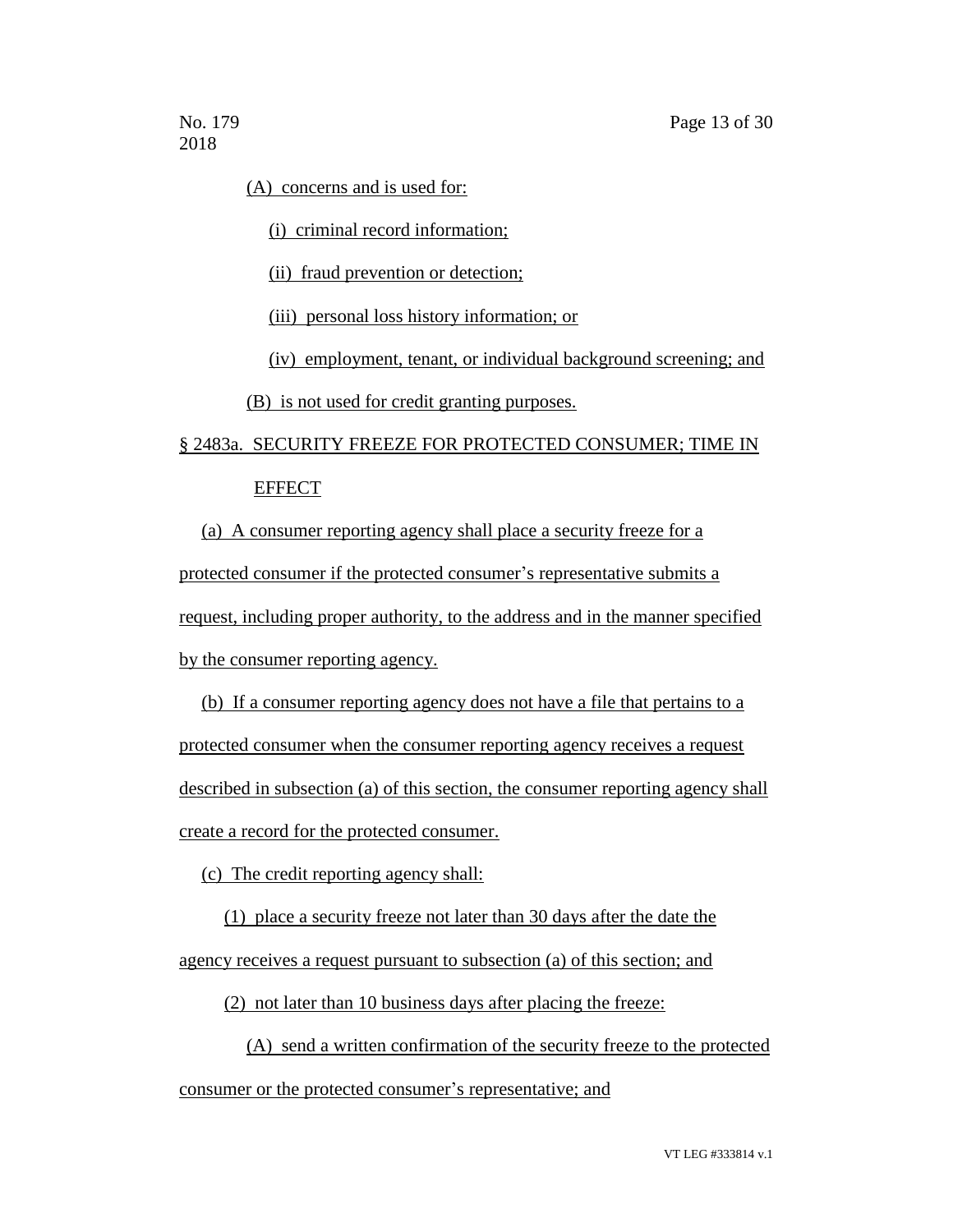(B) provide a unique personal identification number or password, other than a Social Security number, or another method of authentication that is equally or more secure than a PIN or password, to be used to authorize the release of the protected consumer's credit for a specific party, parties, or period of time.

(d)(1) A credit reporting agency shall lift temporarily a protected consumer security freeze to allow access by a specific party or parties or for a specific period of time, upon a request from the protected consumer's representative.

(2) The protected consumer's representative shall submit the request to the address and in the manner specified by the consumer reporting agency.

(3) The request shall include:

(A) proper authority; and

(B) the unique personal identification number, password, or other method of authentication provided by the credit reporting agency pursuant to subsection (c) of this section.

(e) A credit reporting agency may develop procedures involving the use of telephone, fax, the Internet, or other electronic media to receive and process a request to lift temporarily a freeze on a credit report pursuant to subsection (d) of this section in an expedited manner.

(f) A credit reporting agency that receives a request to lift temporarily a freeze on a credit report pursuant to subsection (d) of this section shall comply with the request not later than three business days after receiving the request.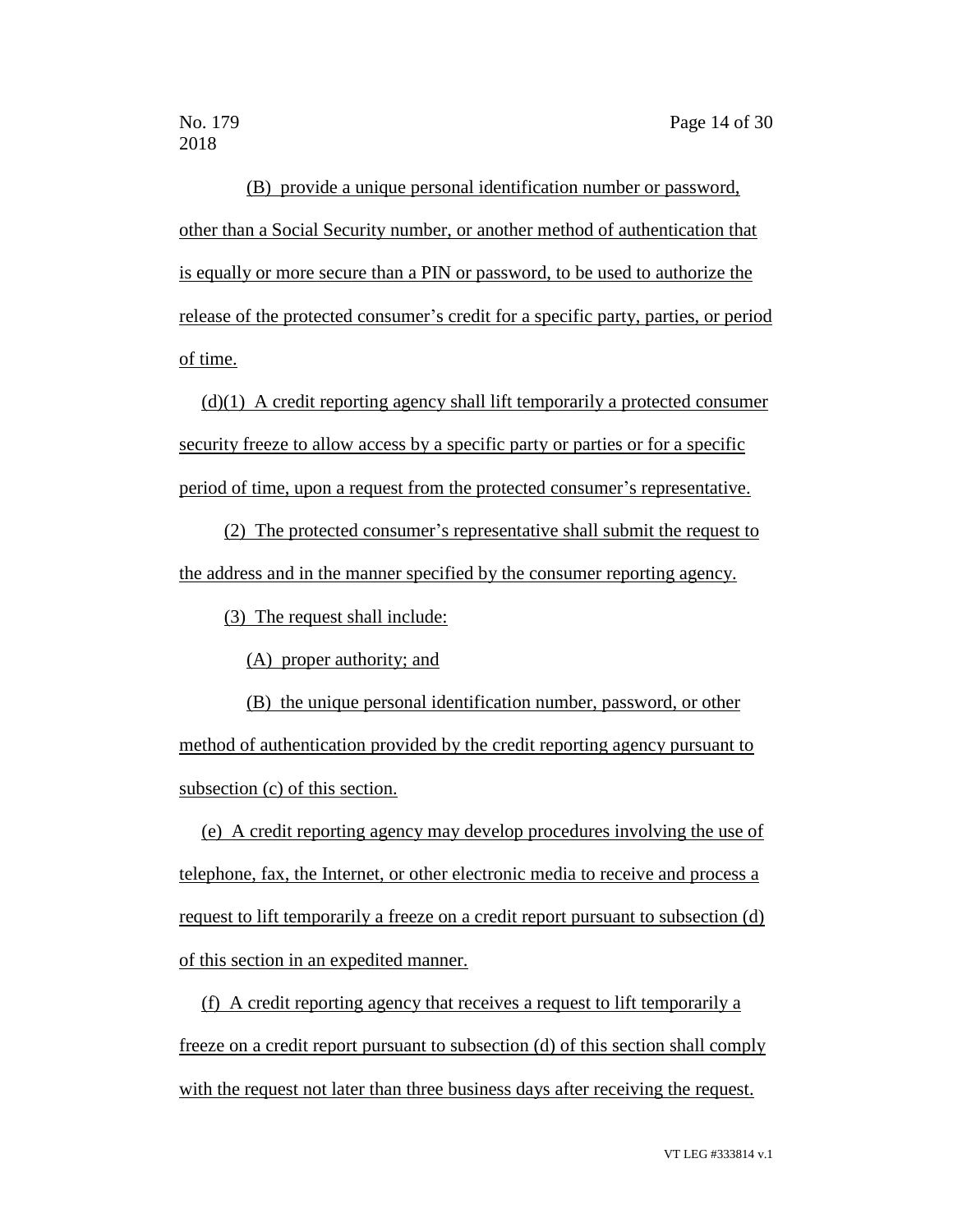(g) A credit reporting agency shall remove or lift temporarily a freeze placed on a protected consumer's credit report only in the following cases:

(1) Upon request, pursuant to subsection (d) or (j) of this section.

(2) If the protected consumer's credit report was frozen due to a material misrepresentation of fact by the protected consumer or by his or her representative. If a credit reporting agency intends to remove a freeze upon a protected consumer's credit report pursuant to this subdivision, the credit reporting agency shall notify the protected consumer and his or her representative in writing prior to removing the freeze on the consumer's credit report.

(h) If a third party requests access to a credit report on which a protected consumer security freeze is in effect and this request is in connection with an application for credit or any other use and neither the consumer subject to the protected consumer security freeze nor the protected consumer's representative allows the credit report to be accessed for that specific party or period of time, the third party may treat the application as incomplete.

(i) A credit reporting agency that receives a request to place a protected consumer security freeze pursuant to this section shall disclose to the protected consumer and his or her representative the process of placing and lifting temporarily a security freeze and the process for allowing access to information from the protected consumer's credit report for a specific party,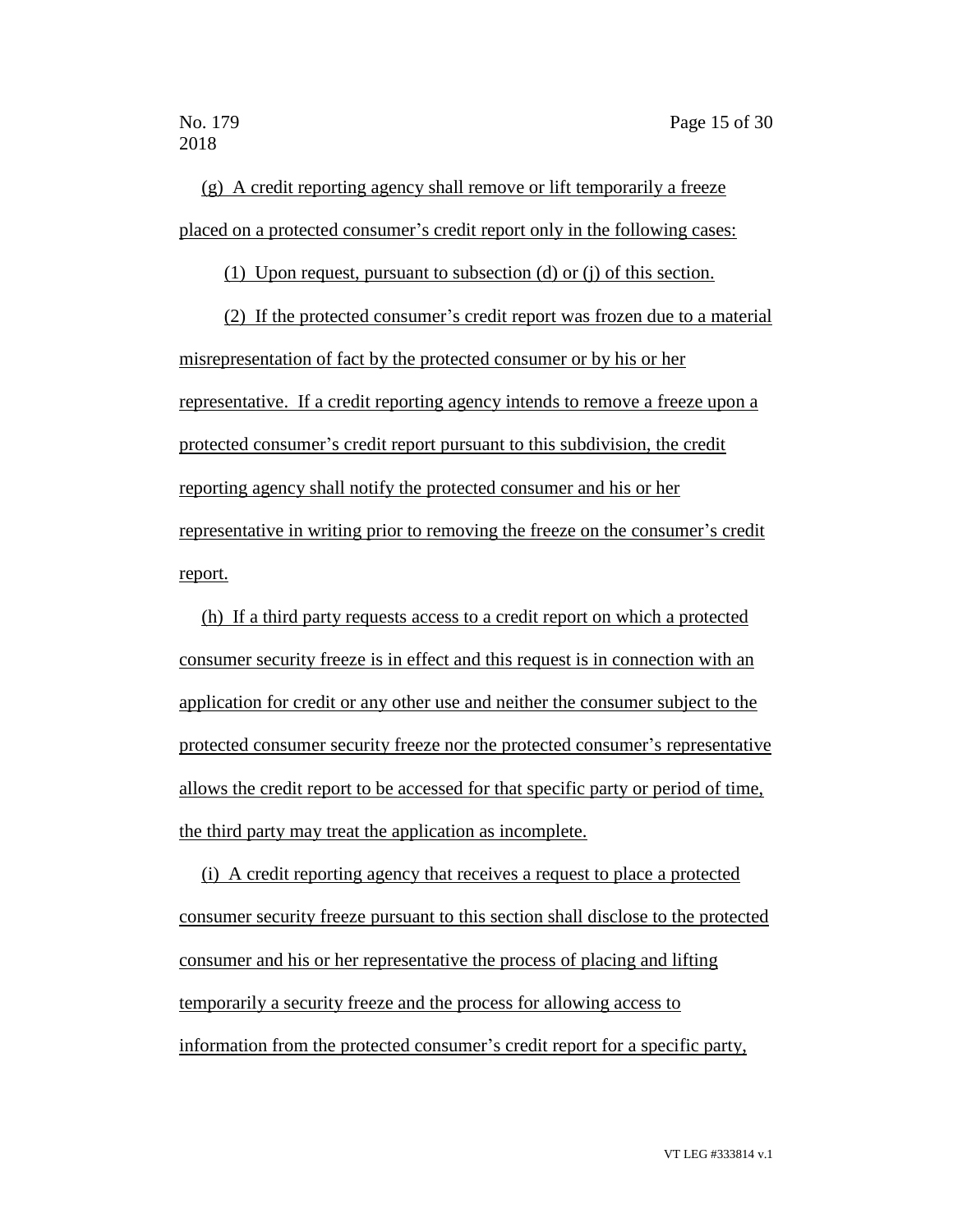parties, or period of time while the protected consumer security freeze is in place.

(j)(1) A protected consumer security freeze shall remain in place until the credit reporting agency receives a request to remove the freeze from:

(A) the protected consumer's representative; or

(B) the consumer who is subject to the protected consumer security

freeze.

(2) A credit reporting agency shall remove a protected consumer security freeze within three business days after receiving a proper request for removal.

(3) The party requesting the removal of a protected consumer security freeze pursuant to subdivision (1) of this subsection shall submit the request to the address and in the manner specified by the consumer reporting agency.

(4) The request shall include:

(A) proper authority; and

(B) the unique personal identification number, password, or other method of authentication provided by the credit reporting agency pursuant to

subsection (c) of this section.

(k) A credit reporting agency shall require proper identification of the person making a request to place or remove a protected consumer security freeze.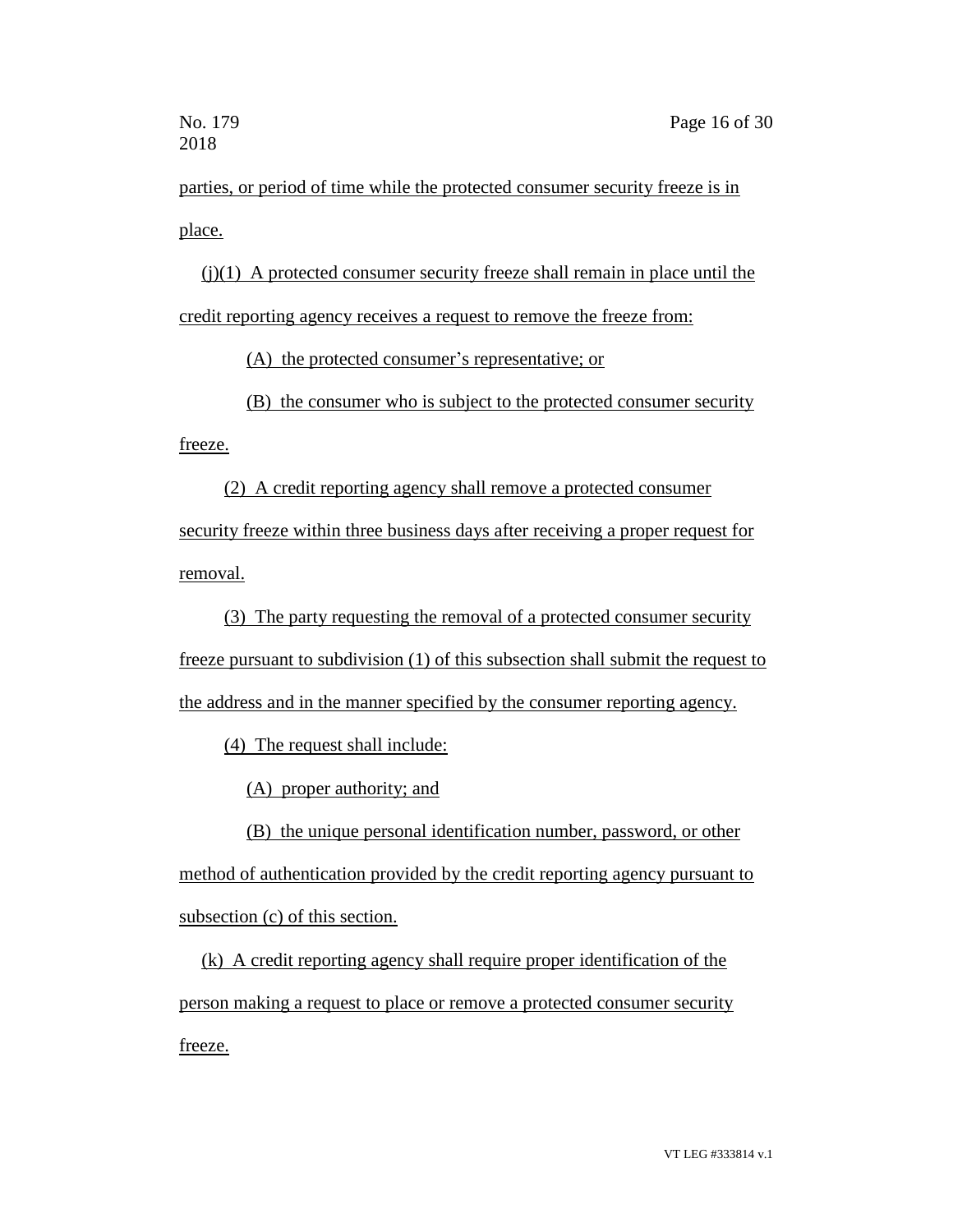(l) The provisions of this section, including the protected consumer security freeze, do not apply to the use of a consumer report by the following:

(1) A person, or the person's subsidiary, affiliate, agent, or assignee with which the protected consumer has or, prior to assignment, had an account, contract, or debtor-creditor relationship for the purposes of reviewing the account or collecting the financial obligation owing for the account, contract, or debt, or extending credit to a consumer with a prior or existing account, contract, or debtor-creditor relationship, subject to the requirements of section 2480e of this title. As used in this subdivision, "reviewing the account" includes activities related to account maintenance, monitoring, credit line increases, and account upgrades and enhancements.

(2) A subsidiary, affiliate, agent, assignee, or prospective assignee of a person to whom access has been granted under subsection (d) of this section for purposes of facilitating the extension of credit or other permissible use.

(3) Any person acting pursuant to a court order, warrant, or subpoena.

(4) The Office of Child Support when investigating a child support case pursuant to Title IV-D of the Social Security Act (42 U.S.C. §§ 651–669b) and 33 V.S.A. § 4102.

(5) The Economic Services Division of the Department for Children and Families or the Department of Vermont Health Access or its agents or assignees acting to investigate welfare or Medicaid fraud.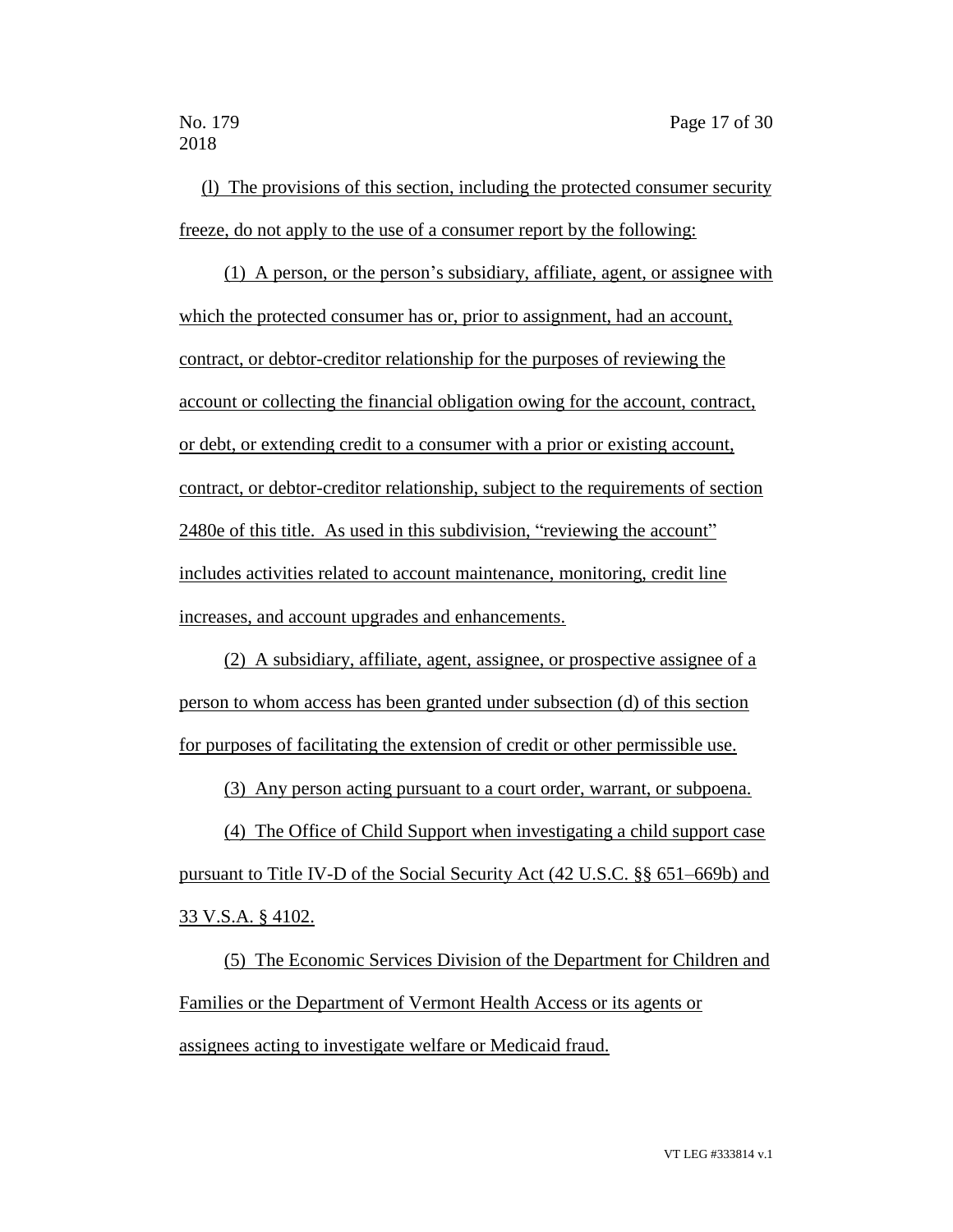(6) The Department of Taxes, municipal taxing authorities, or the Department of Motor Vehicles or any of their agents or assignees acting to investigate or collect delinquent taxes or assessments, including interest and penalties or unpaid court orders, or to fulfill any of their other statutory or charter responsibilities.

(7) A person's use of credit information for the purposes of prescreening as provided by the federal Fair Credit Reporting Act.

(8) Any person for the sole purpose of providing a credit file monitoring subscription service to which the consumer has subscribed.

(9) A credit reporting agency for the sole purpose of providing a consumer with a copy of his or her credit report upon the consumer's request.

(10) Any property and casualty insurance company for use in setting or adjusting a rate or underwriting for property and casualty insurance purposes. § 2483b. FEES

A consumer reporting agency shall not charge a fee for any service performed under this subchapter.

\* \* \* Use of Credit Information for Personal Insurance \* \* \*

Sec. 6. 8 V.S.A. § 4727 is added to read:

#### § 4727. PERSONAL INSURANCE; USE OF CREDIT INFORMATION

(a) Purpose. The purpose of this section is to regulate the use of credit information for personal insurance so that consumers are afforded certain protections with respect to the use of such information.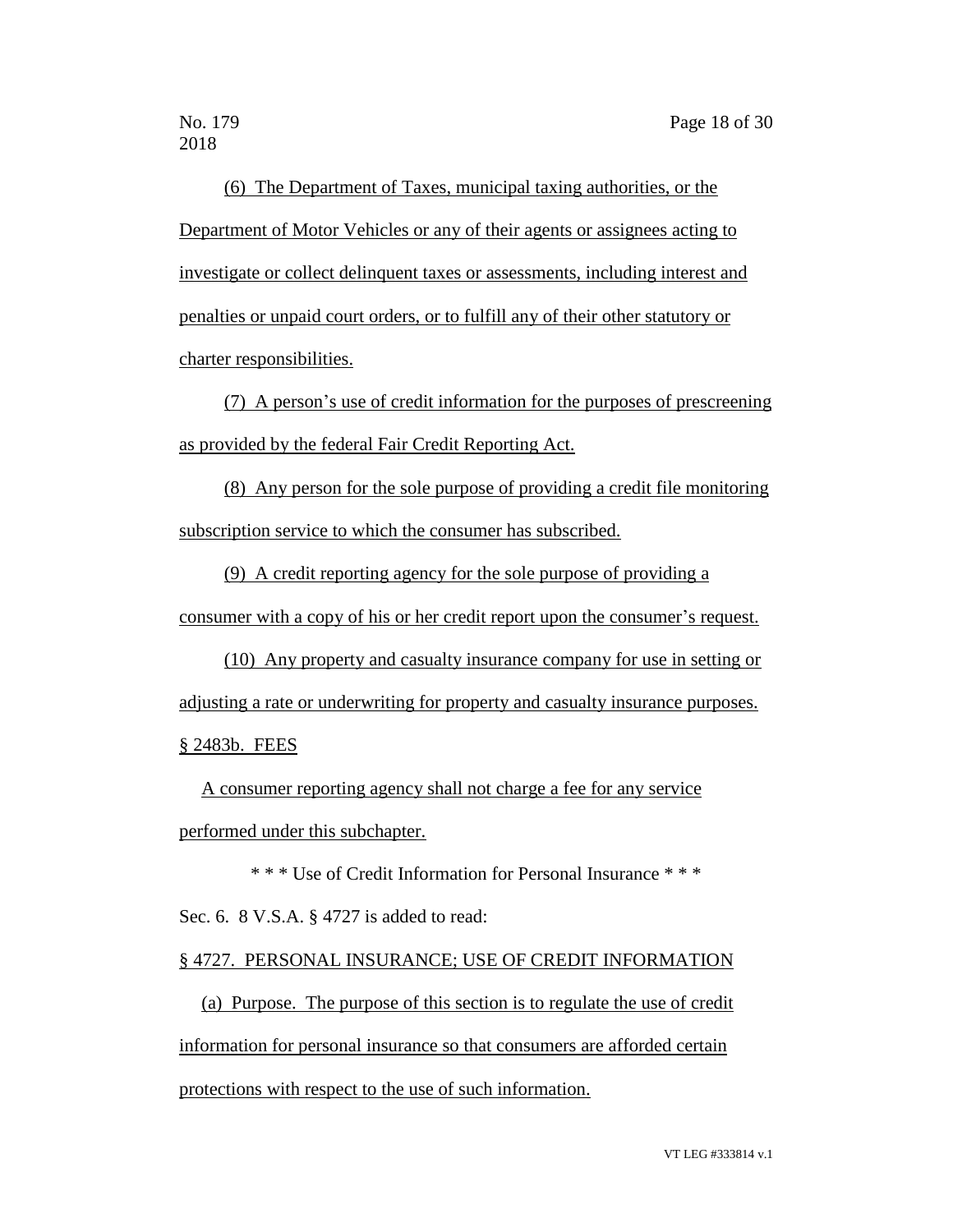(b) Scope. This section applies to personal insurance and not to commercial insurance. As used in this section, "personal insurance" means private passenger automobile, homeowners, motorcycle, mobile home owners, and noncommercial dwelling fire insurance policies. Such policies must be underwritten for personal, family, or household use. No other types of insurance shall be included as personal insurance for the purpose of this section.

(c) Definitions. As used in this section:

(1) "Adverse action" means a denial or cancellation of, an increase in any charge for, or a reduction or other adverse or unfavorable change in the terms of coverage or amount of, any insurance, existing or applied for, in connection with the underwriting of personal insurance.

(2) "Affiliate" means any company that controls, is controlled by, or is under common control with another company.

(3) "Applicant" means an individual who has applied to be covered by a personal insurance policy with an insurer.

(4) "Consumer" means an insured whose credit information is used or whose insurance score is calculated in the underwriting or rating of a personal insurance policy or an applicant for such a policy.

(5) "Consumer reporting agency" means any person who, for monetary fees, dues, or on a cooperative nonprofit basis, regularly engages in whole or in part in the practice of assembling or evaluating consumer credit information or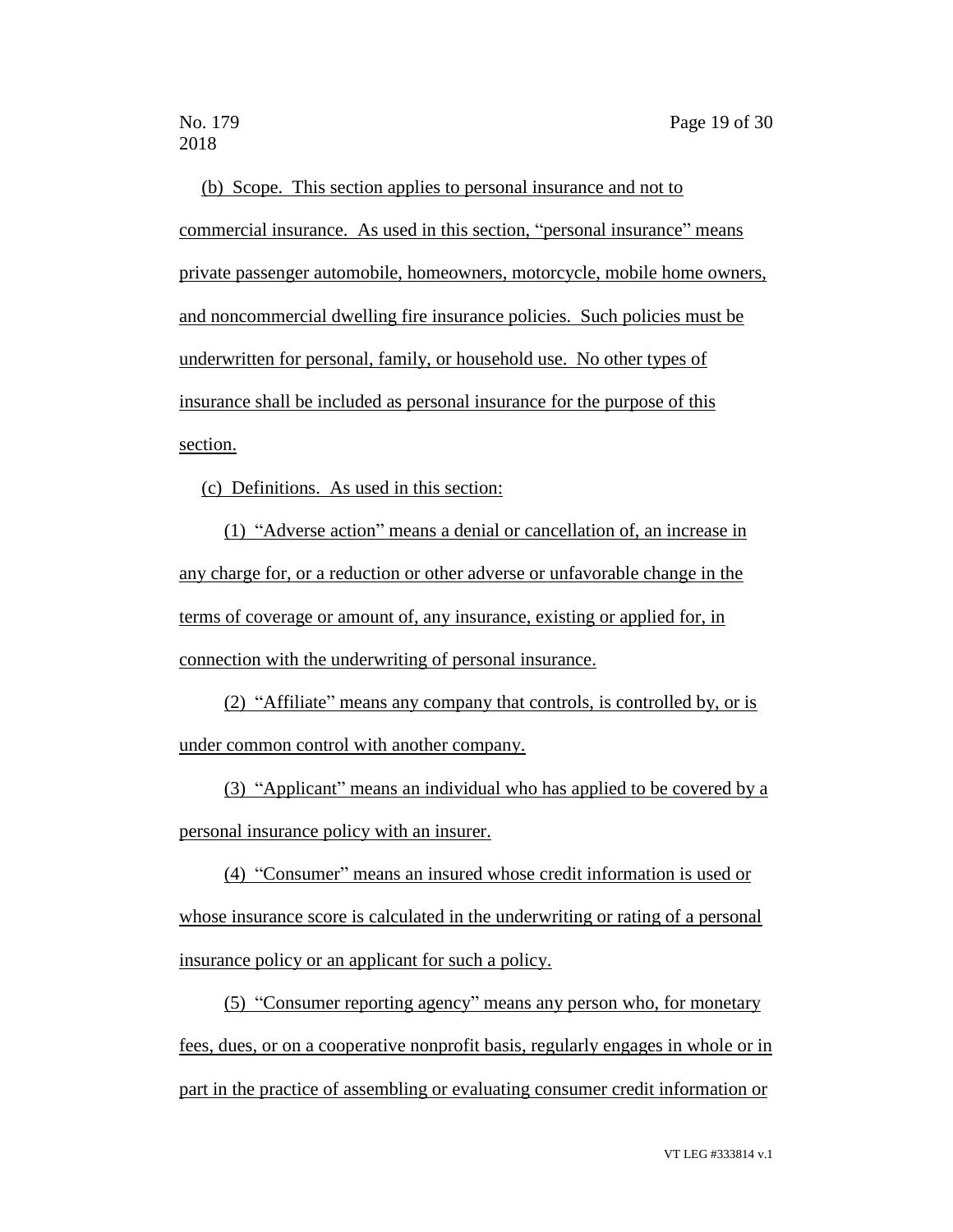other information on consumers for the purpose of furnishing consumer reports to third parties.

(6) "Credit information" means any credit-related information derived from a credit report, found on a credit report itself, or provided on an application for personal insurance. Information that is not credit-related shall not be considered "credit information," regardless of whether it is contained in a credit report or in an application or is used to calculate an insurance score.

(7) "Credit report" means any written, oral, or other communication of information by a consumer reporting agency bearing on a consumer's credit worthiness, credit standing, or credit capacity that is used or expected to be used or collected in whole or in part for the purpose of serving as a factor to determine personal insurance premiums, eligibility for coverage, or tier placement.

(8) "Insurance score" means a number or rating that is derived from an algorithm, computer application, model, or other process that is based in whole or in part on credit information for the purposes of predicting the future insurance loss exposure of an individual applicant or insured.

(d) Use of credit information. An insurer authorized to do business in this State that uses credit information to underwrite or rate risks shall not:

(1) Use an insurance score that is calculated using income, gender, address, zip code, ethnic group, religion, marital status, or nationality of the consumer as a factor.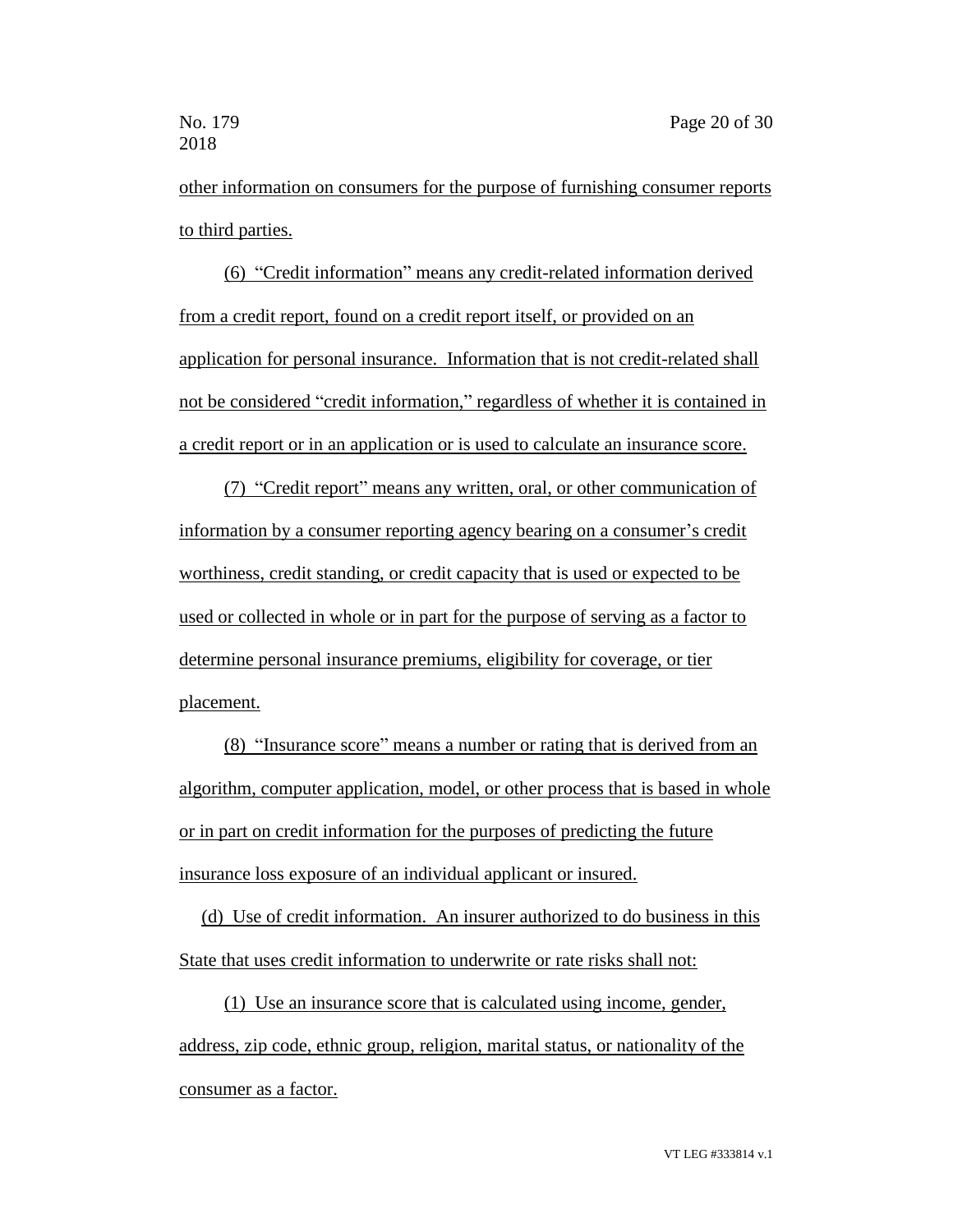(2) Deny, cancel, or nonrenew a policy of personal insurance solely on the basis of credit information without consideration of any other applicable underwriting factor independent of credit information and not expressly prohibited by subdivision (1) of this subsection.

(3) Base an insured's renewal rates for personal insurance solely upon credit information without consideration of any other applicable factor independent of credit information.

(4) Take an adverse action against a consumer solely because he or she does not have a credit card account without consideration of any other applicable factor independent of credit information.

(5) Consider an absence of credit information or an inability to calculate an insurance score in underwriting or rating personal insurance unless the insurer does one of the following:

(A) treats the consumer as otherwise approved by the Commissioner if the insurer presents information that such an absence or inability relates to the risk for the insurer;

(B) treats the consumer as if the applicant or insured had neutral credit information, as defined by the insurer; or

(C) excludes the use of credit information as a factor and uses only other underwriting criteria.

(6) Take an adverse action against a consumer based on credit information unless an insurer obtains and uses a credit report issued or an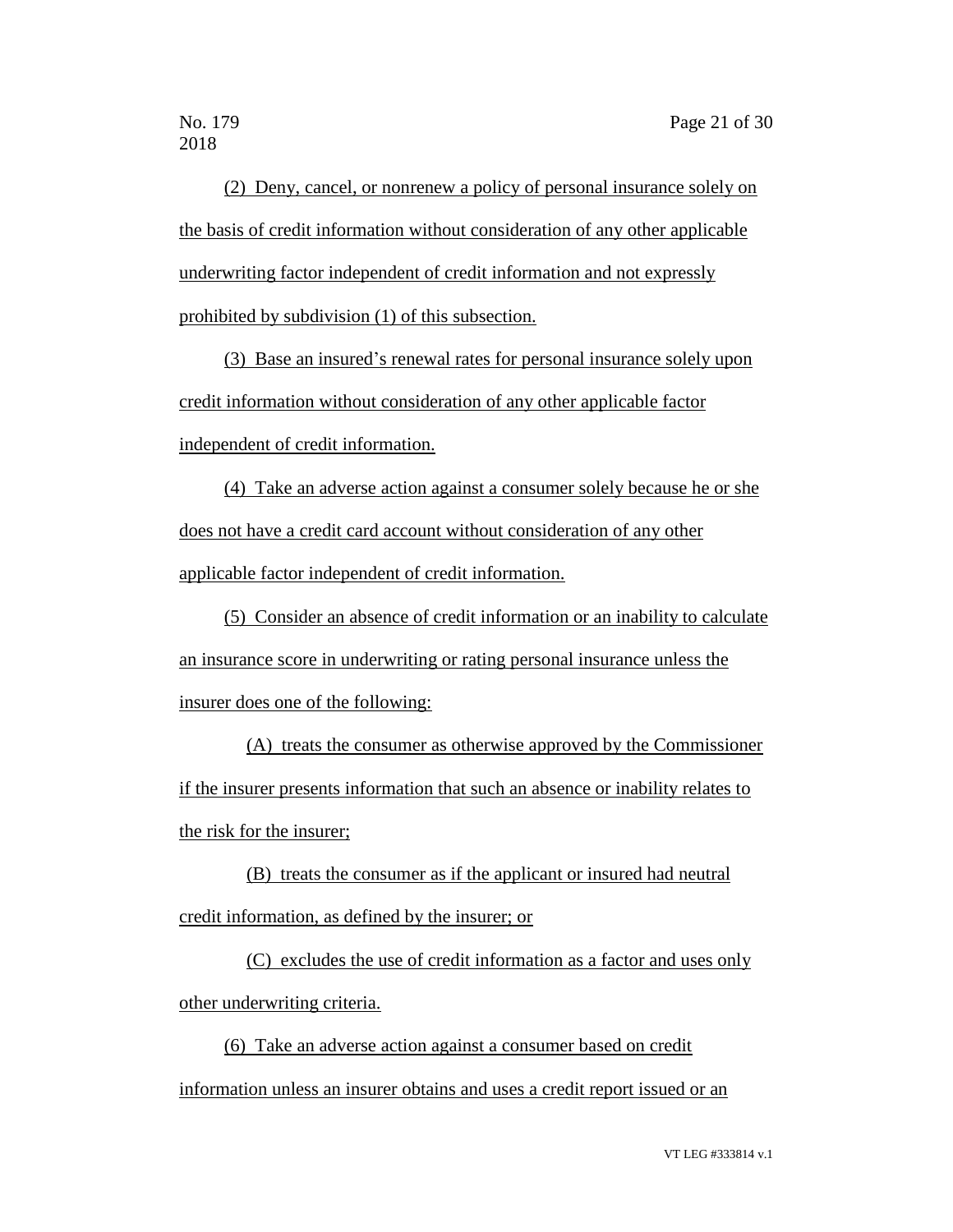insurance score calculated within 90 days from the date the policy is first written or renewal is issued.

(7) Use credit information unless not later than every 36 months following the last time that the insurer obtained current credit information for the insured, the insurer recalculates the insurance score or obtains an updated credit report. Regardless of the requirements of this subsection:

(A) At annual renewal, upon the request of a consumer or the consumer's agent, the insurer shall reunderwrite and rerate the policy based upon a current credit report or insurance score. An insurer need not recalculate the insurance score or obtain the updated credit report of a consumer more frequently than once in a 12-month period.

(B) The insurer shall have the discretion to obtain current credit information upon any renewal before the 36 months if consistent with its underwriting guidelines.

(C) No insurer need obtain current credit information for an insured, despite the requirements of subdivision (A) of this subdivision (7), if one of the following applies:

(i) The insurer is treating the consumer as otherwise approved by the Commissioner.

(ii) The insured is in the most favorably priced tier of the insurer within a group of affiliated insurers. However, the insurer shall have the discretion to order such report if consistent with its underwriting guidelines.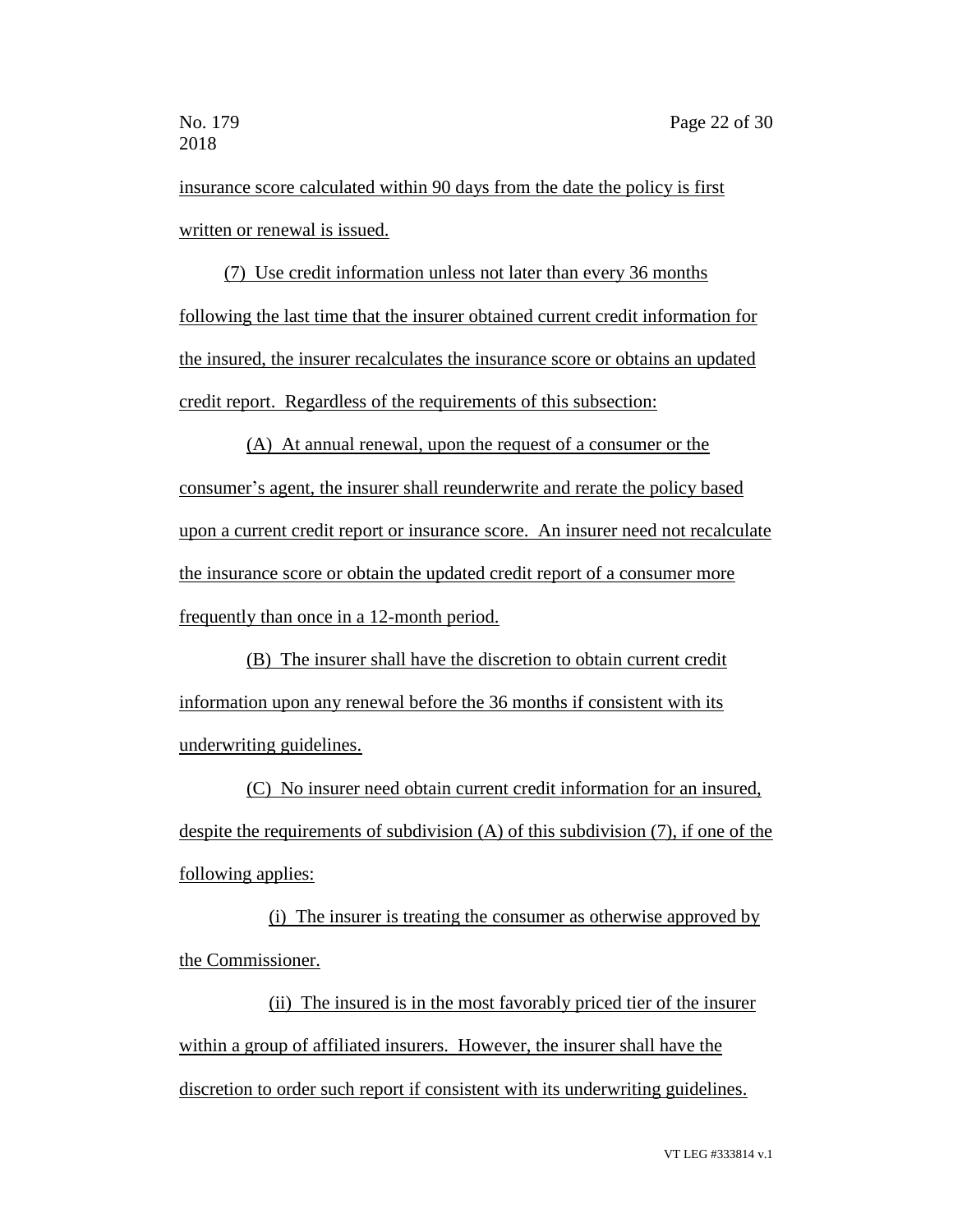(iii) Credit was not used for underwriting or rating such insured when the policy was initially written. However, the insurer shall have the discretion to use credit for underwriting or rating such insured upon renewal if consistent with its underwriting guidelines.

(iv) The insurer reevaluates the insured beginning not later than 36 months after inception and thereafter based upon other underwriting or rating factors, excluding credit information.

(8) Use the following as a negative factor in any insurance scoring methodology or in reviewing credit information for the purpose of underwriting or rating a policy of personal insurance:

(A) credit inquiries not initiated by the consumer or inquiries requested by the consumer for his or her own credit information;

(B) inquiries relating to insurance coverage, if so identified on a consumer's credit report;

(C) collection accounts with a medical industry code, if so identified on the consumer's credit report;

(D) multiple lender inquiries if coded by the consumer reporting agency on the consumer's credit report as being from the home mortgage industry and made within 30 days of one another unless only one inquiry is considered; and

(E) multiple lender inquiries if coded by the consumer reporting agency on the consumer's credit report as being from the automobile lending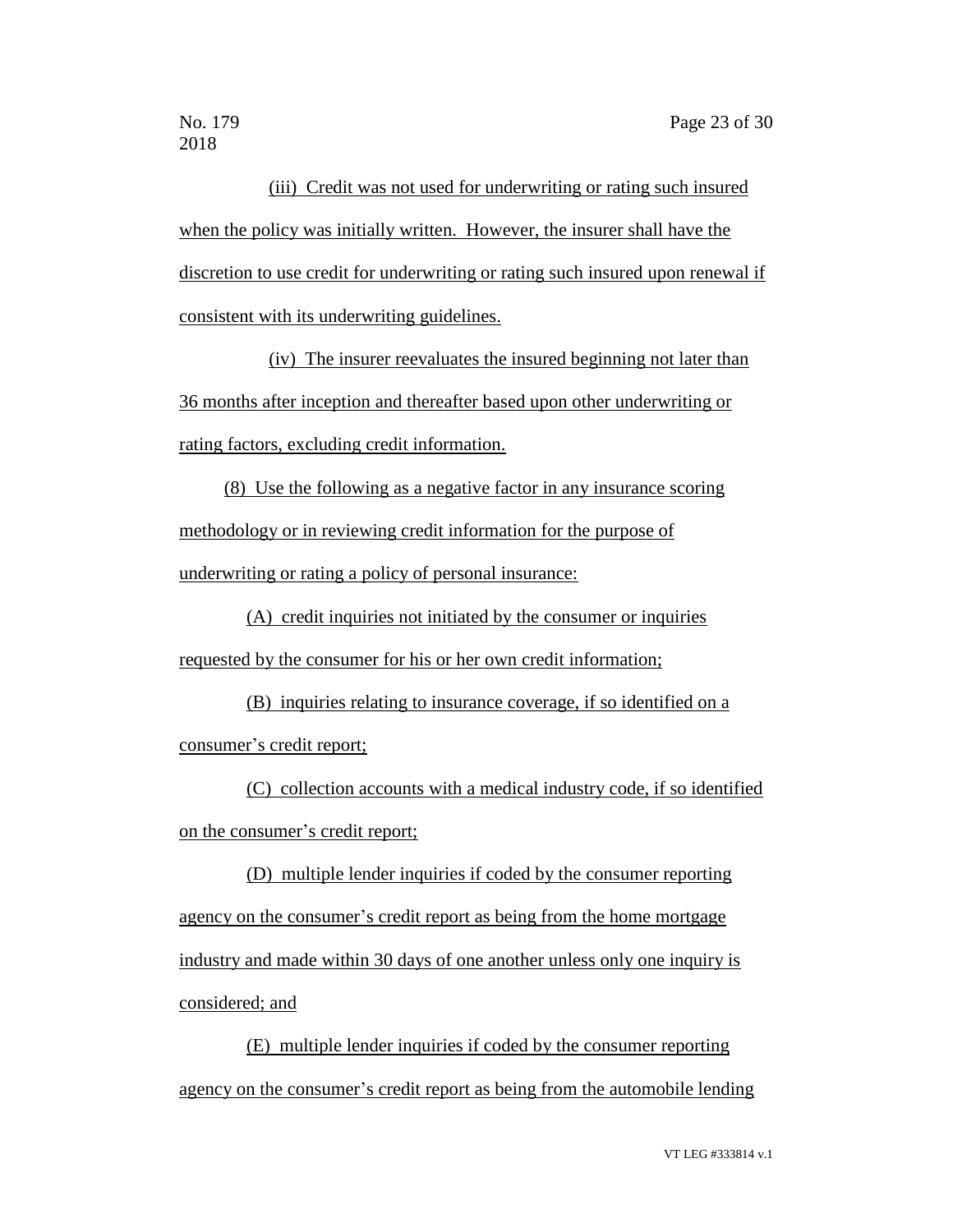industry and made within 30 days of one another unless only one inquiry is considered.

(e)(1) Extraordinary life circumstances. Notwithstanding any other law or rule to the contrary, an insurer that uses credit information shall, on written request from an applicant for insurance coverage or an insured, provide reasonable exceptions to the insurer's rates, rating classifications, company or tier placement, or underwriting rules or guidelines for a consumer who has experienced and whose credit information has been directly influenced by any of the following events:

(A) a catastrophic event, as declared by the federal or State government;

(B) a serious illness or injury or a serious illness or injury to an

immediate family member;

(C) the death of a spouse, child, or parent;

(D) divorce or involuntary interruption of legally owed alimony or

support payments;

(E) identity theft;

(F) the temporary loss of employment for a period of three months or

more if it results from involuntary termination;

(G) military deployment overseas; or

(H) other events as determined by the insurer.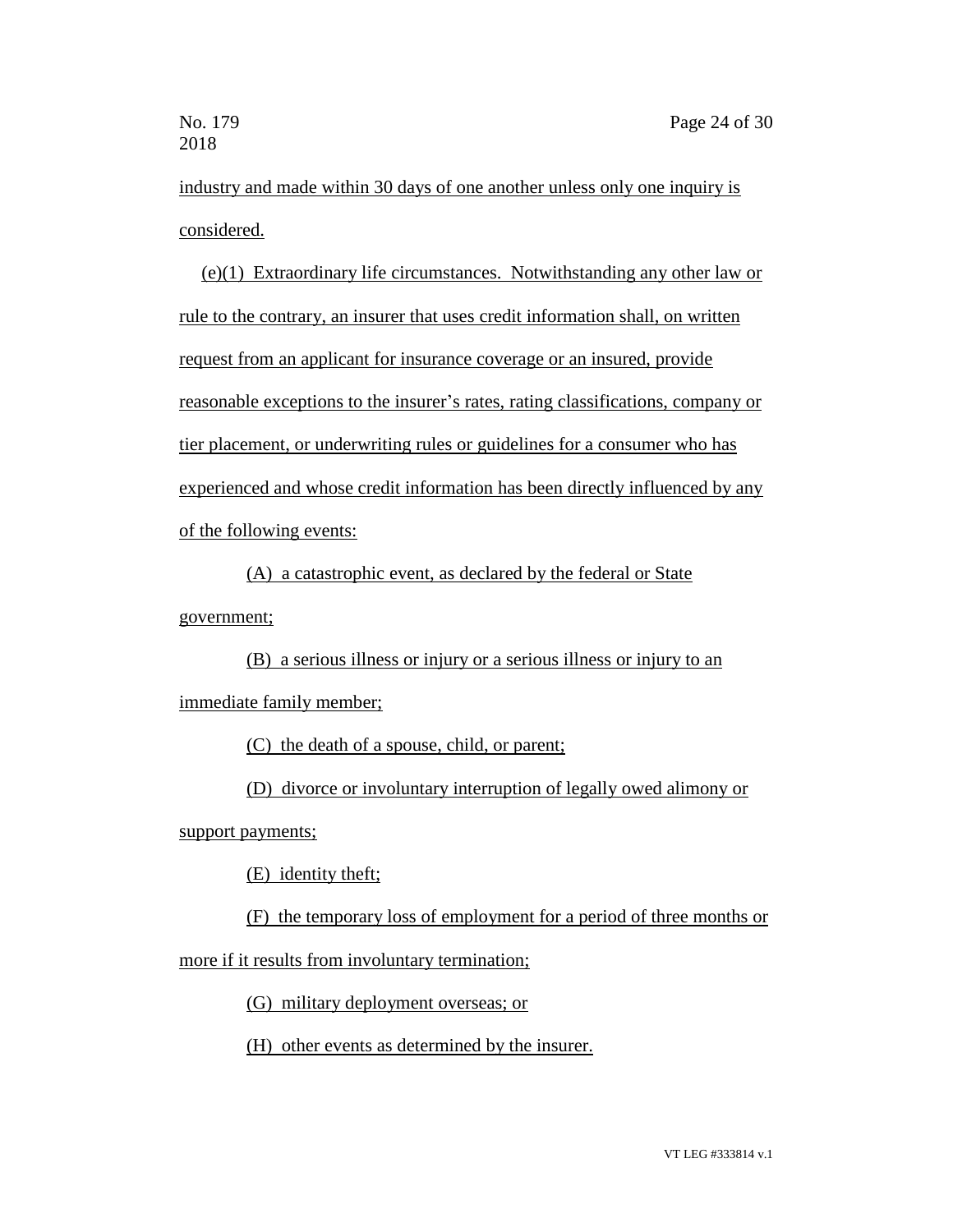(2) If an applicant or insured submits a request for an exception as set forth in subdivision (1) of this subsection, an insurer may, in its sole discretion, but is not mandated to:

(A) require the consumer to provide reasonable written and

independently verifiable documentation of the event;

(B) require the consumer to demonstrate that the event had direct and meaningful impact on the consumer's credit information;

(C) require such request be made not more than 60 days from the date of the application for insurance or the policy renewal;

(D) grant an exception despite the consumer not providing the initial request for an exception in writing; or

(E) grant an exception where the consumer asks for consideration of repeated events or the insurer has considered this event previously.

(3) An insurer is not out of compliance with any law or rule relating to underwriting, rating, or rate filing as a result of granting an exception under this section. Nothing in this section shall be construed to provide a consumer or other insured with a cause of action that does not exist in the absence of this section.

(4) The insurer shall provide notice to consumers that reasonable exceptions are available and information about how the consumer may inquire further.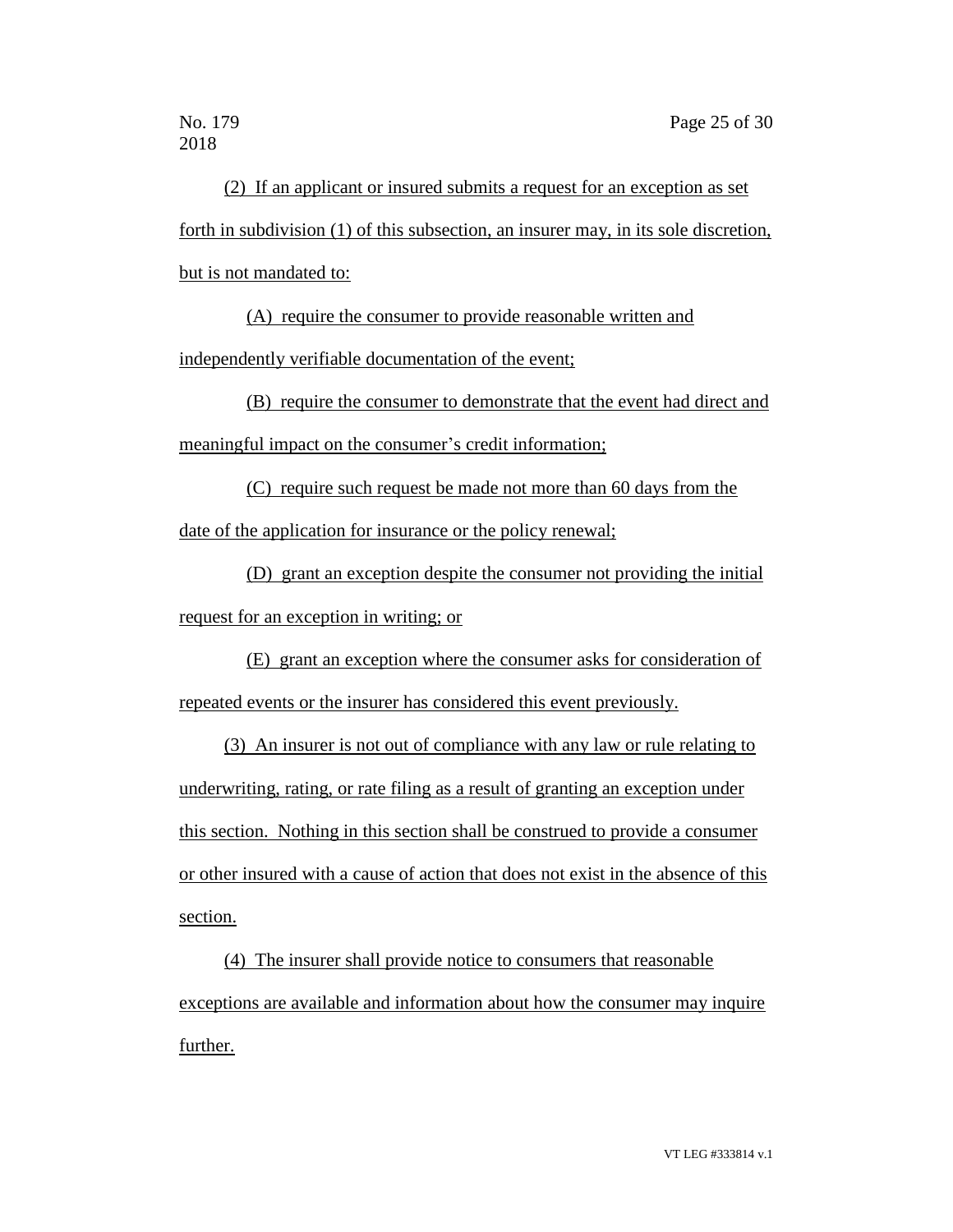(5) Within 30 days following the insurer's receipt of sufficient documentation of an event described in subdivision (1) of this subsection, the insurer shall inform the consumer of the outcome of the request for a reasonable exception. Such communication shall be in writing or provided to an applicant in the same medium as the request.

(f) Dispute resolution and error correction. If it is determined through the dispute resolution process set forth in the federal Fair Credit Reporting Act, 15 U.S.C. § 1681i(a)(5), that the credit information of a current insured was incorrect or incomplete and if the insurer receives notice of such determination from either the consumer reporting agency or from the insured, the insurer shall reunderwrite and rerate the consumer within 30 days following receiving the notice. After reunderwriting or rerating the insured, the insurer shall make any adjustments necessary, consistent with its underwriting and rating guidelines. If an insurer determines that the insured has overpaid the premium, the insurer shall refund to the insured the amount of overpayment calculated back to the shorter of either the last 12 months of coverage or the actual policy period.

 $(g)(1)$  Initial notification. If an insurer writing personal insurance uses credit information in underwriting or rating a consumer, the insurer or its agent shall disclose, either on the insurance application or at the time the insurance application is taken, that it may obtain credit information in connection with such application. Such disclosure shall be either written or provided to an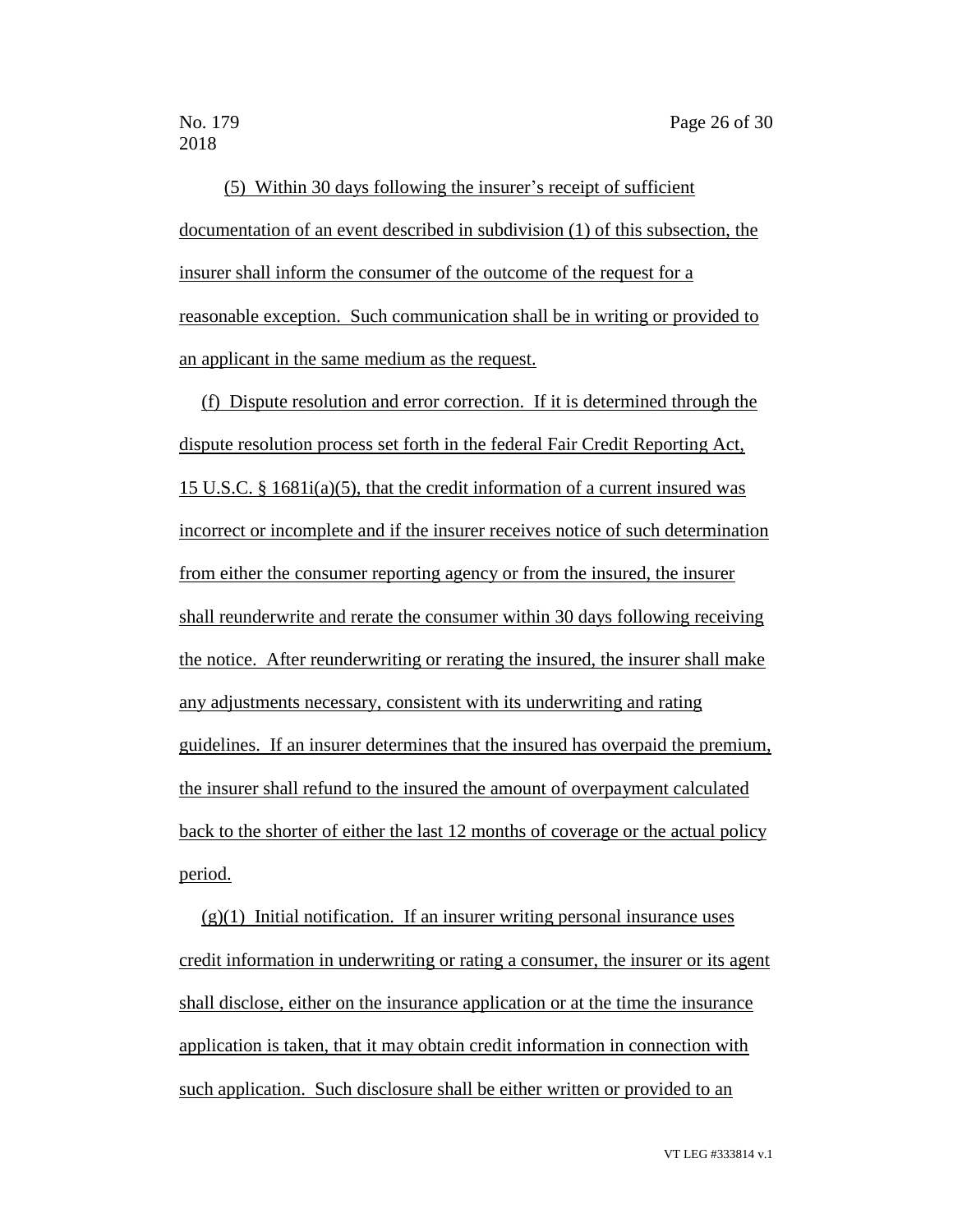applicant in the same medium as the application for insurance. The insurer need not provide the disclosure statement required under this section to any insured on a renewal policy if such consumer has previously been provided a disclosure statement.

(2) Use of the following example disclosure statement constitutes compliance with this section: "In connection with this application for insurance, we may review your credit report or obtain or use a credit-based insurance score based on the information contained in that credit report. We may use a third party in connection with the development of your insurance score."

(h) Adverse action notification. If an insurer takes an adverse action based upon credit information, the insurer must meet the notice requirements of this subsection. Such insurer shall:

(1) Provide notification to the consumer that an adverse action has been taken, in accordance with the requirements of the federal Fair Credit Reporting Act, 15 U.S.C. § 1681m(a).

(2) Provide notification to the consumer explaining the reason for the adverse action. The reasons must be provided in sufficiently clear and specific language so that a person can identify the basis for the insurer's decision to take an adverse action. Such notification shall include a description of up to four factors that were the primary influences of the adverse action. The use of generalized terms such as "poor credit history," "poor credit rating," or "poor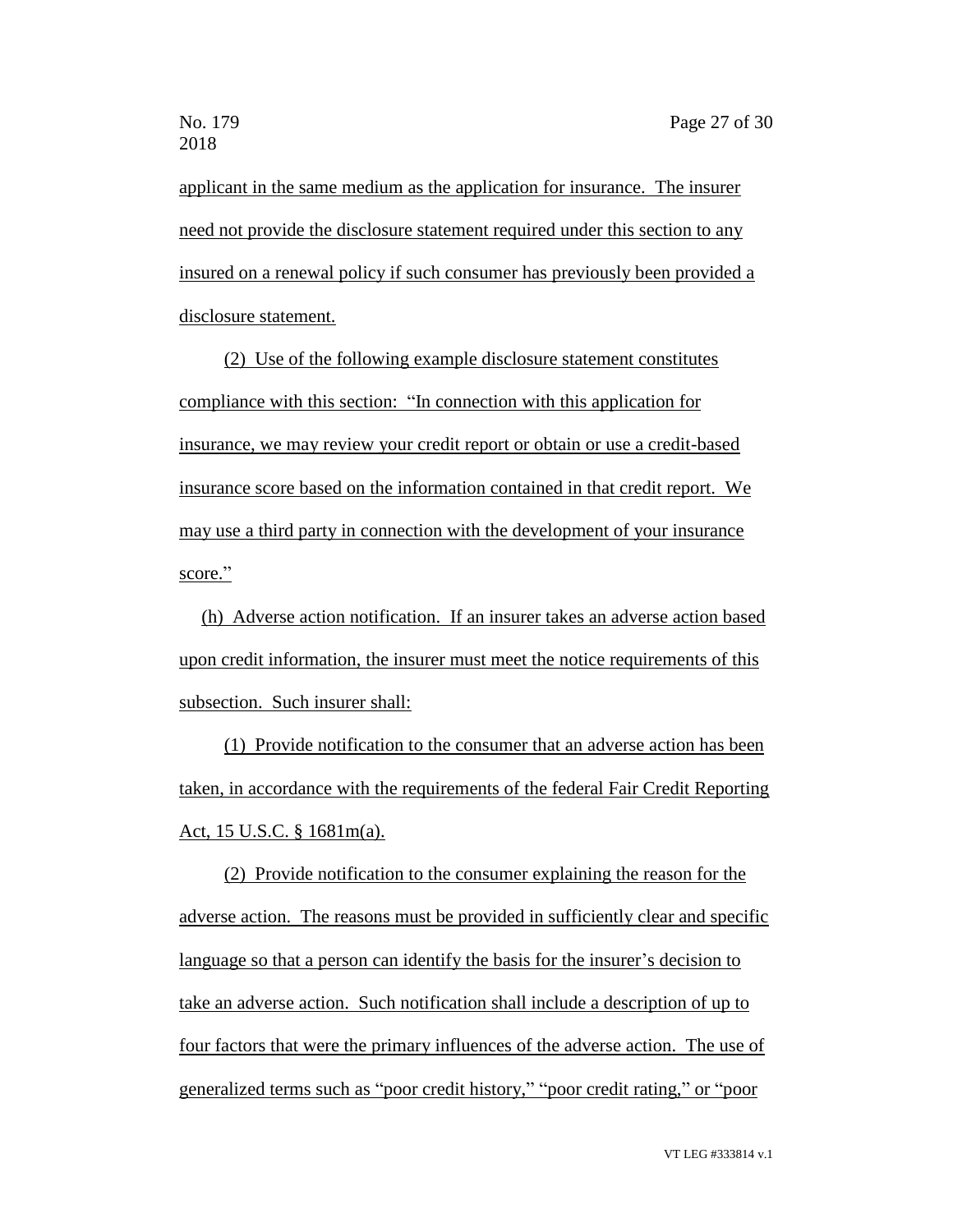insurance score" does not meet the explanation requirements of this subsection. Standardized credit explanations provided by consumer reporting agencies or other third-party vendors are deemed to comply with this section.

(i) Plain language. In any written communication or notification to a consumer pursuant to this section, an insurer shall use clear and plain language that is understandable to the average consumer.

(j) Filing. Insurers that use insurance scores to underwrite and rate risks must file their scoring models, or other scoring processes, with the Department of Financial Regulation. A third party may file scoring models on behalf of insurers. A filing that includes insurance scoring may include loss experience justifying the use of credit information. Any filing relating to credit information is considered a trade secret and is not subject to disclosure under Vermont's Public Records Act.

(k) Indemnification. An insurer shall indemnify, defend, and hold agents harmless from and against all liability, fees, and costs arising out of or relating to the actions, errors, or omissions of a producer who obtains or uses credit information or insurance scores, or both, for an insurer, provided the producer follows the instructions of or procedures established by the insurer and complies with any applicable law or rule. Nothing in this section shall be construed to provide a consumer or other insured with a cause of action that does not exist in the absence of this section.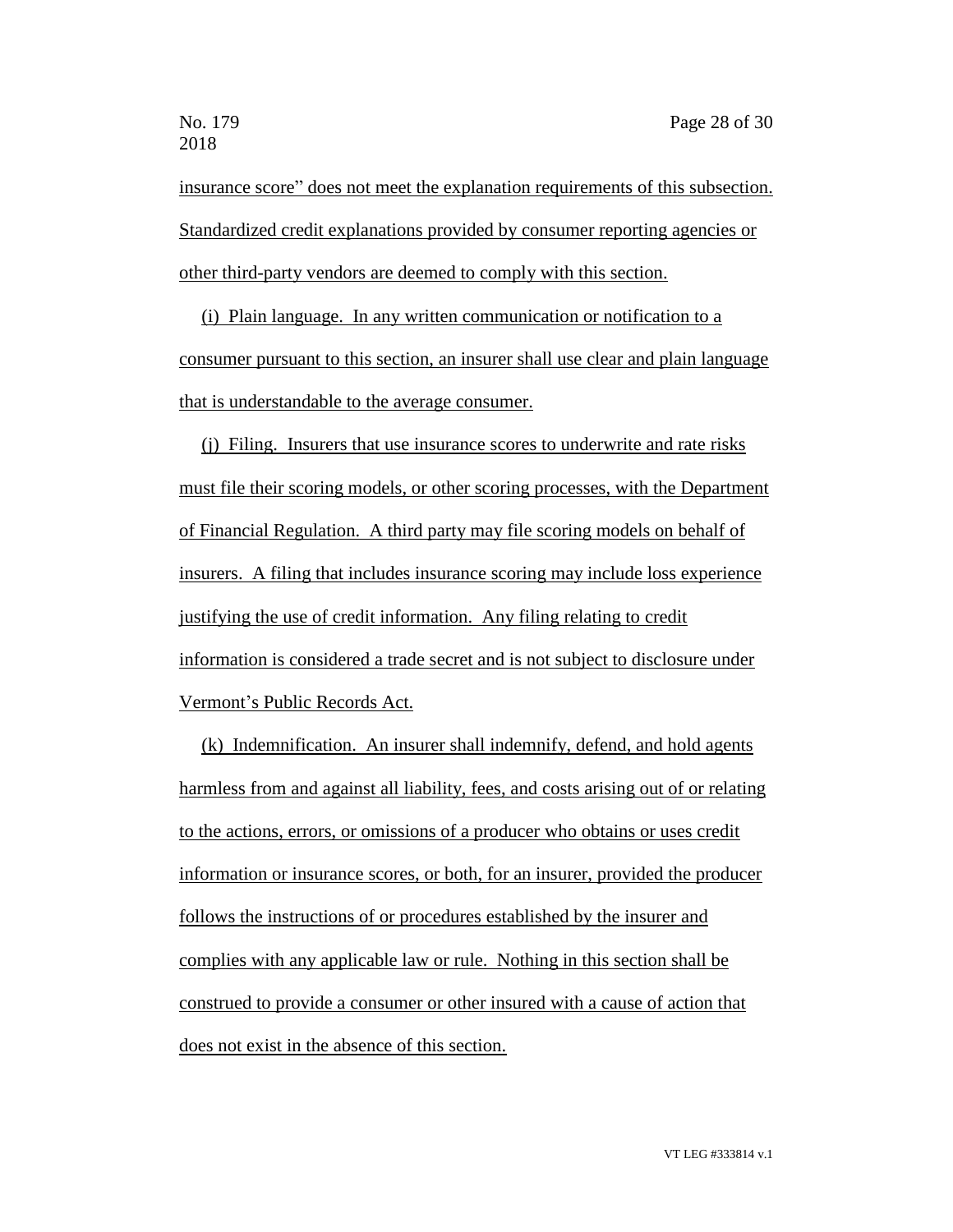(l) Sale of policy term information by consumer reporting agency. A consumer reporting agency shall not provide or sell data or lists that include any information that in whole or in part was submitted in conjunction with an insurance inquiry about a consumer's credit information or a request for a credit report or insurance score. Such information includes the expiration dates of an insurance policy or any other information that may identify time periods during which a consumer's insurance may expire and the terms and conditions of the consumer's insurance coverage. The restrictions provided in this subsection do not apply to data or lists the consumer reporting agency supplies to the insurance producer from whom information was received, the insurer on whose behalf such producer acted, or such insurer's affiliates or holding companies. Nothing in this section shall be construed to restrict any insurer from being able to obtain a claims history report or a motor vehicle report.

\* \* \* Effective Dates \* \* \*

Sec. 7. EFFECTIVE DATES

(a) This section shall take effect on passage.

(b) Sec. 6 (credit information for personal insurance) shall take effect on passage and apply to personal insurance policies that either are written to be effective or are renewed on or after nine months after the date of passage.

(c) Secs. 4–5 (credit protection for vulnerable persons) shall take effect on January 1, 2019.